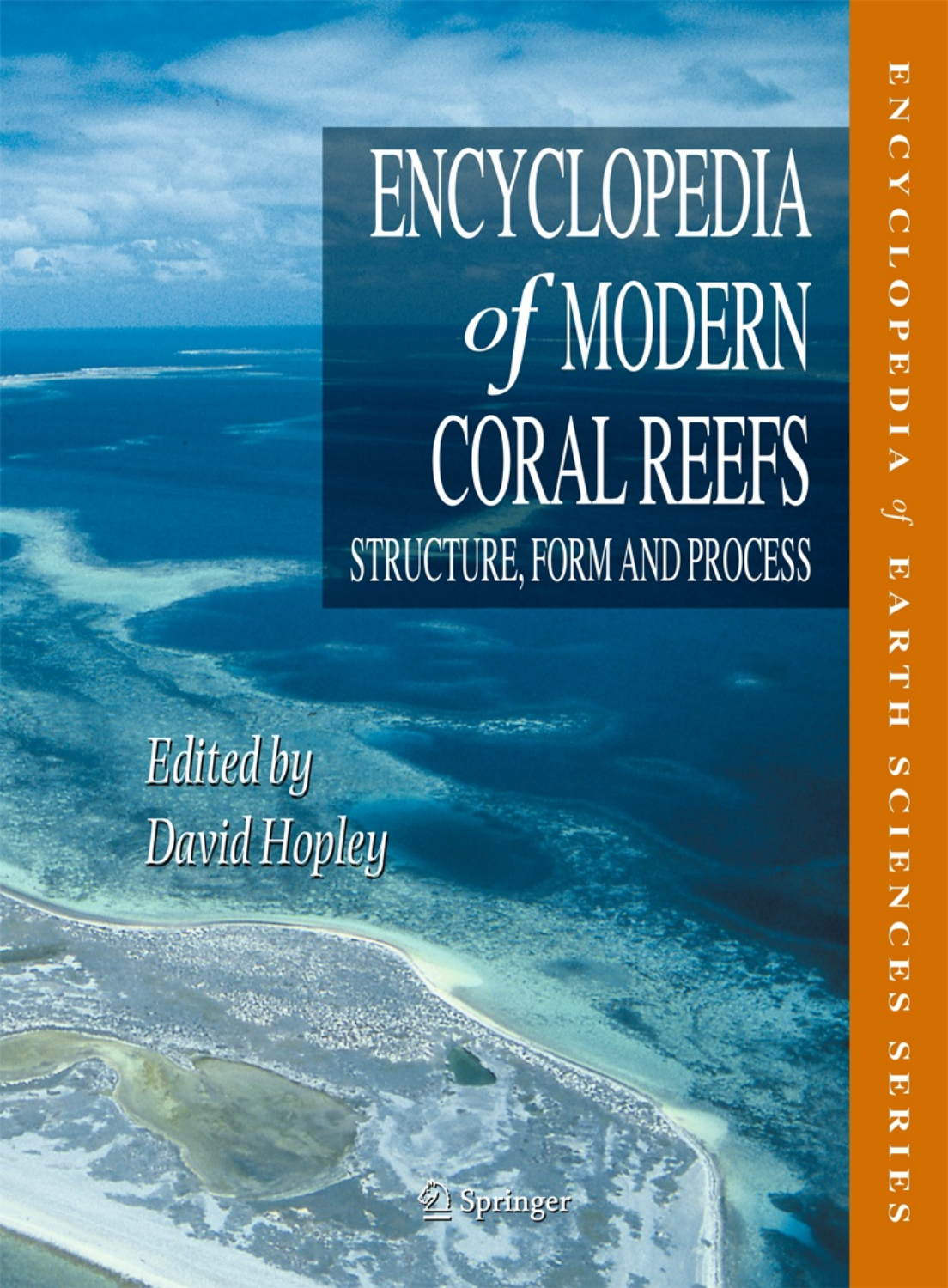## Author Index

#### A

Abbey, Elizabeth, 1058 Abram, Nerilie J., 1034 Andréfouët, Serge, 102, 906, 920 Aretz, Markus, 190 Aronson, Richard B., 610 Atkinson, Marlin J., 181

#### B

Baker, Andrew C., 1070, 1189 Barber, Todd R., 844 Beaman, Robin J., 1067 Biribo, Naomi, 51 Blanchon, Paul, 77, 469, 621, 683 Bowen, James, 193, 236, 645, 798, 827 Braga, Juan C., 423 Brock, John C., 785 Brown, Barbara E., 348, 451, 707, 1187 Brückner, Helmut, 368 Burke, Lauretta, 918 Byrne, Maria, 358

#### C

Cabioch, Guy, 102, 373, 422, 717, 822, 1133 Collins, Lindsay B., 896, 1128, 1180 Copper, Paul, 94 Cortés, Jorge, 351 Cuffey, Roger J., 172

#### D

Davies, Peter J., 40, 301, 504, 539, 869, 1027 Day, Jon C., 230 Dinsdale, Elizabeth A., 697 Dixon, David J., 1086 Dodge, Richard E., 958 Done, Terry, 261, 281, 594, 1092 Drew, Edward, 535, 1091 Duke, Norman C., 96, 653, 655

#### E

Edinger, Evan, 575 Enos, Paul, 85

#### F

Fabricius, Katharina, 722, 740 Fallon, Stewart, 829 Feingold, Joshua S., 365 Finkl, Charles W., 846 Flint, Elizabeth, 700

Flood, Peter, 84, 139, 191, 193, 321, 406, 427, 776, 854, 915, 940, 1124, 1143 Ford, Murray, 992 Freiwald, André, 225 Frohlich, Cliff, 679 Furnas, Miles J., 934, 1125

#### G

Gagan, Michael K., 1034 Geister, Jörn, 1171 Genin, Amatzia, 839 Ginsburg, Robert N., 1137 Gischler, Eberhard, 15, 112, 164, 561, 586, 1005, 1143 Goodwin, William B., 889 Gourlay, Michael R., 601, 1144, 1149, 1154 Greenstein, Benjamin J., 1076 Grigg, Richard W., 298, 549

#### $\bf H$

Hallock, Pamela, 415, 416 Harvey, Nick, 299, 1014 Hearn, Clifford J., 563 Heatwole, Harold, 256, 1138 Helmle, Kevin P., 958 Hongo, Chuki, 966 Hopley, David, 13, 97, 210, 237, 303, 325, 503, 617, 647, 798, 850, 1028, 1138 Hornbach, Matthew J., 679 Houk, Peter, 1138 Hubbard, Dennis K., 338, 856 Hudson, J. Harold, 889 Hutchings, Pat, 139

#### K

Kan, Hironobu, 940 Kayanne, Hajime, 966 Kench, Paul, 359, 639, 648, 994, 1096 Kendall, Christopher G. St. C., 193 Kikuchi, Ruy K. P., 168 Kleypas, Joan A., 733 Krumholz, Jason, 844

### L

Laborel, Jacques L., 39, 156 Lambeck, Kurt, 491, 1140 Leal, José H., 712 Leão, Zelinda M. A. N., 168 Lidz, Barbara H., 16, 180, 406, 821 Littler, Diane S., 18, 20, 30, 38 Littler, Mark M., 18, 20, 30, 38 Logan, Alan, 118 Lough, Janice M., 198 Lovell, Edward, 553 Lugo-Fernández, Alexis, 613, 876

#### M

Macintyre, Ian G., 97, 691, 855, 1052 Madin, Joshua, 218 Maragos, James E., 123, 380, 391, 700, 753 Matson, Eric G., 294 Maxfield, Barbara, 700 McGregor, Helen V., 777 McLaren, Sue J., 47, 179, 404 McLean, Roger, 47, 107, 165, 405, 812 Merlin, Mark D., 973 Miller, Ian, 1 Montaggioni, Lucien F., 229, 648, 713, 933, 1073, 1184 Morrison, R. John, 1019 Murdoch, Thaddeus, 118

#### N

Neumann, A. Conrad, 855 Nott, Jonathan, 165, 1016

#### $\bf{O}$

Obura, David, 9 Ohde, Shigeru, 446 Ota, Yoko, 562

#### P

Palaseanu-Lovejoy, Monica, 785 Pandolfi, John M., 554 Paris-Limouzy, Claire B., 881 Parnell, Kevin E., 254, 427, 608 Patterson, Mark R., 71 Perrin, Christine, 309 Perry, Chris T., 185, 558, 1110 Pichon, Michel, 815 Pirazzoli, Paolo Antonio, 167 Playford, Phillip E., 305 Potts, Donald C., 700 Purkis, Samuel, 790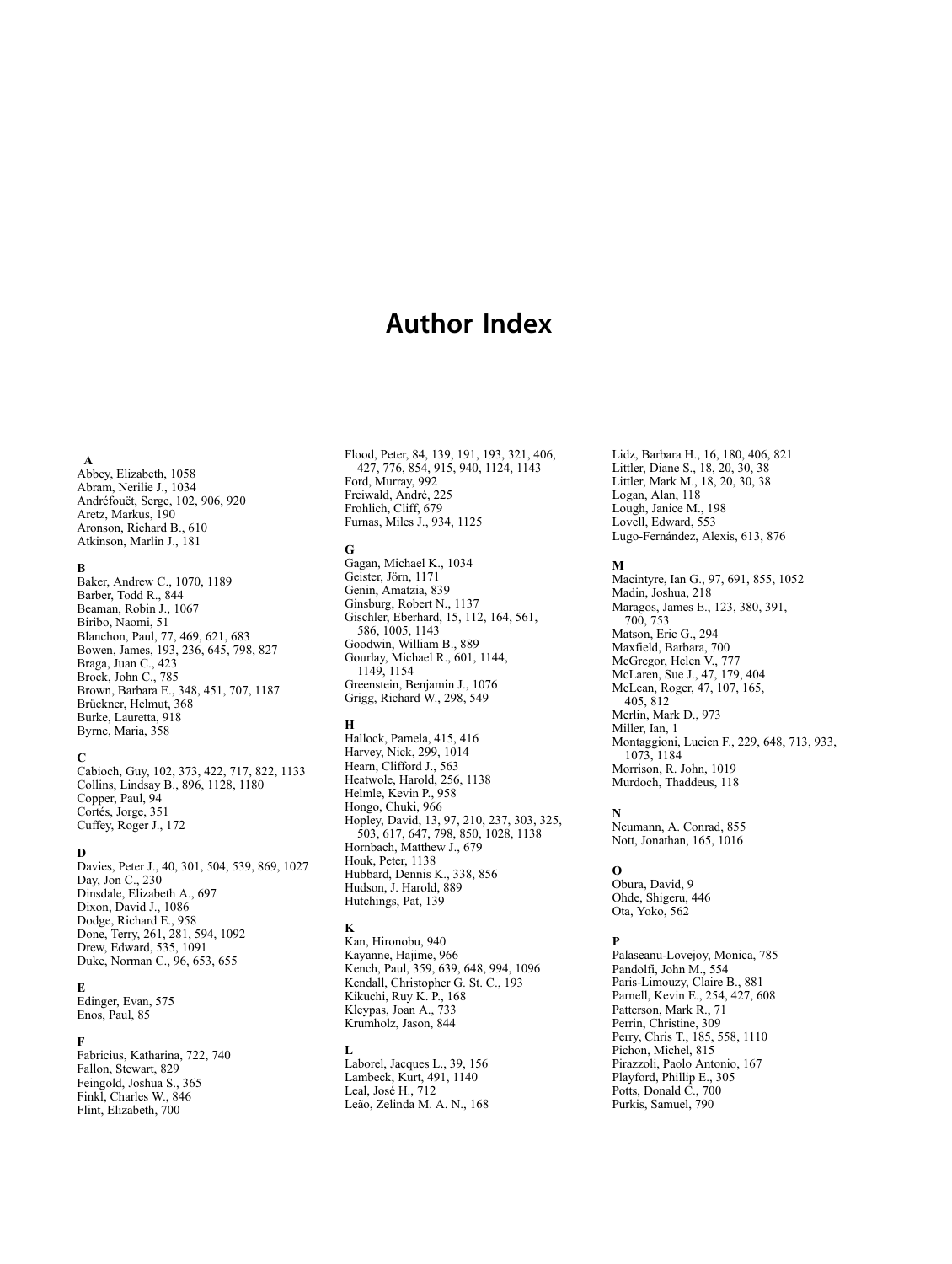#### R

Radtke, Ulrich, 368 Reid, R. Pamela, 1045, 1121 Relles, Noelle J., 71 Ridd, Peter, 931 Riding, Robert, 911 Riegl, Bernhard, 663, 790, 1174 Risk, Michael J., 575 Roberts, Harry H., 613, 876

### S

Sarg, J. Fredrick, 745, 1010 Schellmann, Gerhard, 368 Shah, Sofia, 553 Shaked, Yonathan, 839 Sheppard, Charles, 214 Shinn, Eugene A., 16, 1032 Siciliano, Daria, 700 Smithers, Scott G., 237, 430, 691, 711, 712, 978

1194 AUTHOR INDEX

Spencer, Tom, 2, 297, 298, 302, 486, 938, 1043, 1044, 1079 Stephens, Lester D., 678 Stieglitz, Thomas, 931, 1052

### T

Taylor, Andrew C. F., 368 Taylor, Frederick W., 327, 679 Thornborough, Kate J., 869 Trudgill, Stephen, 721, 1024 Tucker, Maurice, 752

#### V

Venkataraman, Krishnamoorthy, 267 Veron, John E. N., 275, 497, 671, 947

#### W

Wallace, Carden C., 3, 333 Webster, Jody M., 1058

Wessel, Paul, 737, 801 Williams, Gareth J., 753 Wood, Rachel, 452, 789, 1084 Woodroffe, Colin D., 51, 163, 221, 363, 776, 813, 931, 1062 Woodroffe, Sarah, 698 Woodworth, Philip L., 834 Wulff, Janie, 1028 Wust, Raphael A. J., 136, 158

### Y

Yokoyama, Yusuke, 618, 620

### Z

Zawada, David G., 902 Zhao, Jian-xin, 1128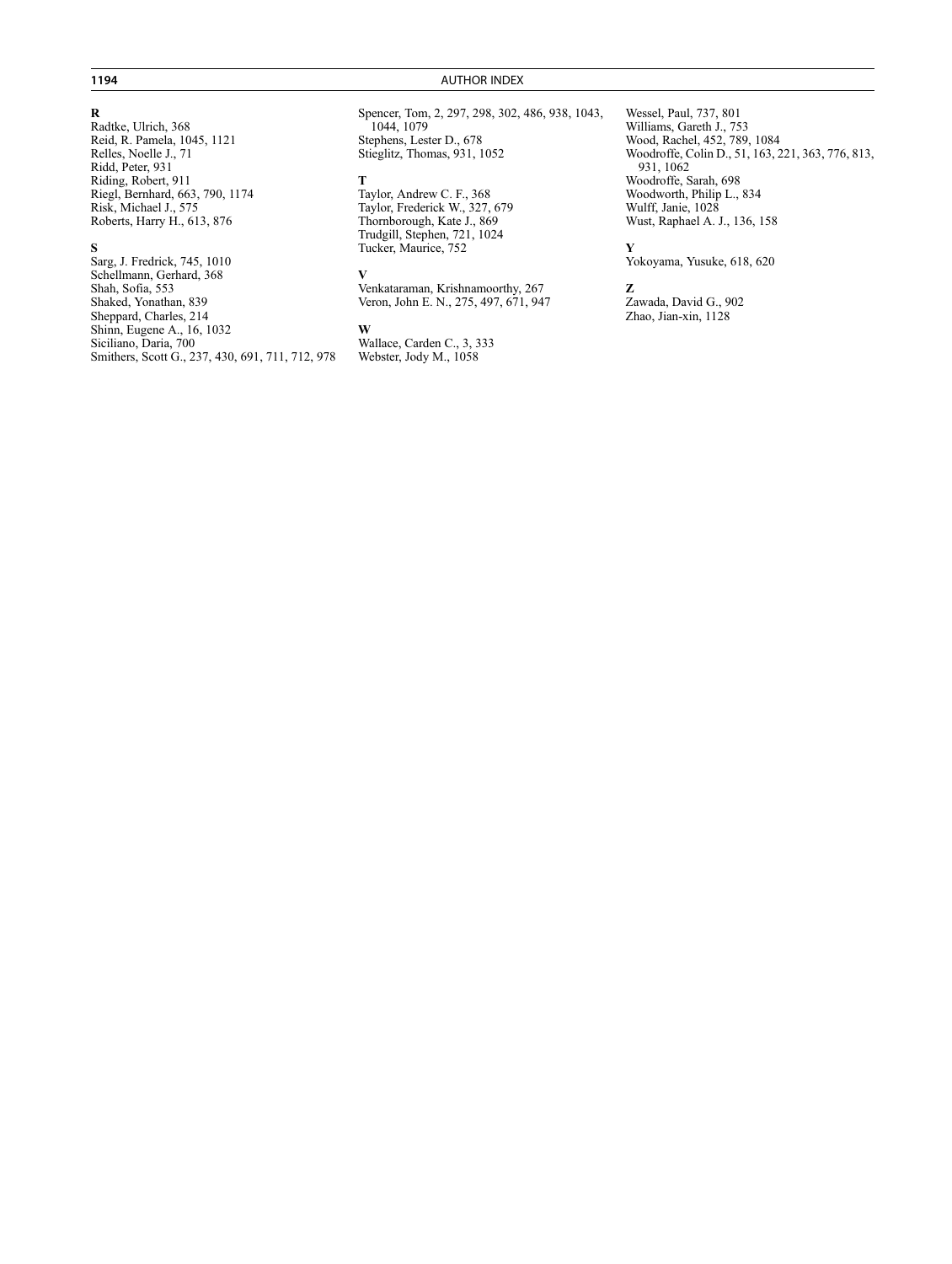## Subject Index

A

Acanthaster planci, 1, 2, 139, 151, 160, 204, 205, 287, 359, 367, 389, 504, 610, 704, 722, 725, 729, 770, 794, 820 Accommodation space, 2, 3, 409, 431, 448, 897, 901, 967, 1100, 1104, 1111 lateral reef development, 699 vertical reef growth, 699 Accretionary potential, 863 Accretion rates, 116, 210, 303, 304, 346, 558, 562, 864 detrital facies, 303 Acropora, 3, 5, 6, 53, 54, 119, 289, 336, 338, 349 Acropora cervicornis, 6, 7, 98, 112, 116, 466, 556, 622, 623, 628, 699, 728, 814, 1078 Acropora palmata, 6, 77, 78, 80–82, 88, 98–100, 112, 116, 214, 215, 265, 287, 289, 340, 341, 342, 343–346, 409, 412, 438, 466, 478, 556, 622, 623, 628, 683, 685, 699, 728, 970, 971, 980, 1032–1034, 1078, 1175 evolution, 7 genetics, 7 Madrepora, 4 Adaptation, 10, 1082, 1191 acclimatization (acclimation), 9 Aerial photography, 13, 14, 103, 925, 1044. See also: Remote Sensing digitized aerial photographs, 926 near infra red photography, 13, 14 Agassiz, Alexander, 15, 52, 649, 678, 692, 857, 938, 1064 Airborne dust, 16 Aldabra atoll, 939, 1087 Algae, 9, 272, 396, 452, 453, 936, 1006, 1095 algal blooms, 273, 936 algal cementation, 263 algal reefs/structures, 136, 1053 algal turf, 38, 141, 477 blue green, endolithic, boring algae, 18, 19, 141 classification of coralline algae, 21 Caulerpa sp, 34 Chlorophyta, 30, 33, 419, 540 crustose coralline algae, 20, 21, 25, 26, 28, 29, 39, 53, 54, 91, 121, 136, 186, 262, 277, 290, 330, 340, 423–426, 442, 466, 474, 476, 477, 481, 549, 629, 664, 701, 704, 733, 735, 863, 871, 873, 913, 933, 1143 evolution of crustose coralline algae, 23

filamentous algae, 137 Hydrolithon sp., 26, 39, 425, 426 Lithophyllum<sup>sp.</sup>, 22, 23 Lithothamnion, 425, 426, 435 macroalgae, 30, 91, 501, 610, 611, 725, 726, 728, 813, 1138, 1139, 1182 microalgae, 722, 723 Phaeophyceae, 30, 33 Rhodophyta, 30, 32, 419 Sargassum sp., 31, 33 Udotea sp., 34 Algal cup reefs, 120, 121, 311, 1177 Algal pavement, 211 Algal ridges (Lithothamnion ridges, Porolithon ridges), 21, 25, 32, 167, 474, 475, 478, 713, 1075 Algal rims, 39, 44, 53, 54, 473, 475, 476, 711, 712, 897, 980, 981, 1087 coralline algal fringing reef, 1049 rates of accretion, 474 Algal symbiosis, 10, 12, 277, 278, 282, 723, 1190 Alkalinity anomaly measurements, 303 Allochthonous carbonates, 197 Andoman and Nicobar Islands, 267, 268, 270, 271, 348, 349, 1100 Andaman Sea, 348 Antecedent karst hypothesis, 44, 647, 1064 Antecedent platforms, 40, 58, 647, 719 siliciclastic, 45 Antecedent topography, 41, 43, 119, 343, 345, 407, 414, 561, 898, 901, 932, 1144 Anthropogenic impacts, 63–66, 139, 151, 152, 250, 260, 272, 361, 448, 554, 555, 576, 582, 594, 651, 918, 962, 975, 1117, 1138. See also: Environmental impacts anti-fouling bottom paint, 891 aquaculture, 723 aquarium, 355 blast fishing, 273 causeway construction, 63 clearing for agriculture, 101 coastal construction, 392 coastal construction activities, 796 coastal developments, 231, 727 coral mining, 708 coral reef condition, 723 coral reef degradation, 230, 724 curio trade, 355 direct physical damage, 231

dredging, 702 dredging and filling, 403 early cultural history, 131 engineering on coral reefs, 391–403 eutrophication, 578, 1052 fertilizers, 723, 800 fishing, 273 health of seagrass beds, 976 heavy metal accumulation, 553, 1039 herbicides and pesticides, 936 human damage, 350 human occupation, 601 invasive species, 231 land based water quality, 231 large-size grounding sites, 892 mangroves<sub>, 657</sub> mining/quarrying of coral reefs, 707–710, 800 mortar and plaster, 708 oil pollution, 795 overfishing, 610, 795 pollution and ship grounding, 122 pollution of lagoonal waters, 604 poorly designed engineering activities, 392–397 radioactivity, 133 recent history, 132 road causeways, 393 seagrass, 976 sedimentation, 273, 578 sediment delivery, 1118 sewage discharges, 396, 397, 723 ship channels, 395 shipping, 232 soil erosion, 727 tourism, 231 trace elements and reef pollution, 1039 unsustainable harvesting , 231 vessel grounding, 889 Arabian/Persian Gulf, 817 Aragonite. See Calcium Carbonate (CaCO<sub>3</sub>), Atlantic Multidecadal Oscillation (AMO), 782 Atoll islands (motu), 47, 48, 60, 191, 221, 223, 242, 1155 classification of atoll islands, 48 dunes, 224 processes of formation, 49, 62 sediments, 49 soils and vegetation, 62, 133 vegetation, 50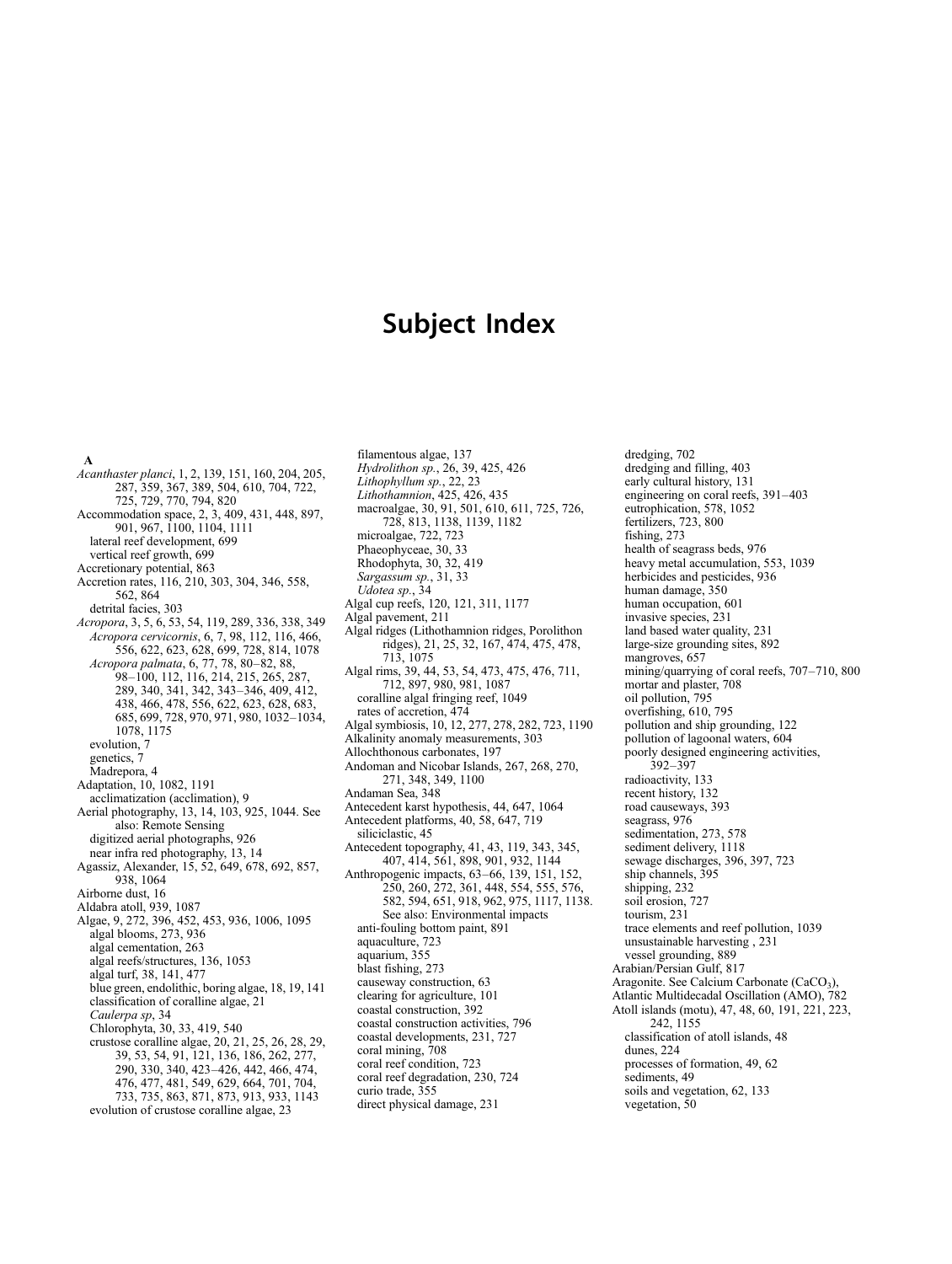Atoll islands (motu) (Continued) vulnerability, 50 Atolls, 42, 45, 47, 48, 51, 66, 102, 116, 118, 123, 190, 221, 224, 299, 300, 322–323, 391, 392, 405, 449,473, 591, 598, 617, 737, 759, 760, 767, 827, 907, 969, 1019, 1020, 1062–1064, 1075, 1087, 1099, 1142 accretion of the reef rim, 59 almost atoll, 53 atoll lagoons, 52, 56, 57, 223, 447, 615, 1065, 1088 Caribbean atolls, 52 classification of atolls, 52 closed atoll, 762 compound atolls, 848 emerged atolls, 53, 647, 718, 1027 feo, 54, 55 hydrology, 63 Indian Ocean atolls, 52 lagoon sediments, 57 lagoon flushing, 56, 1087 Pacific Ocean atolls, 52 passes, 124 Quaternary evolution, 59 shelf atolls, 848 submerged atolls, 53 volcanic basements, 447 vegetation and soils, 128 Atoll zonation, 53 Australian continental shelf, 618 Australian Coral Reef Society, 504 Autochthonous carbonates, 197 Automated underwater vehicles (AUVs), 71, 72, 74, 980 B Backreef, 897 Backstepping, 77, 78, 80, 82, 100, 342, 344, 346, 409, 683, 1061 Bacteria, 136, 863 Baffles, 916, 175, 348. See also: Seagrass, Halimeda Bafflestone, 197 Bahamas, 85, 86, 103, 173, 340, 631, 636, 680, 752, 1047, 1137 Holocene beach-accretion ridges, 86 last interglacial, 628 octocorals, 90 Pleistocene buttresses, 86 Pleistocene dunes, 86 Pleistocene eolianites, 86 Pleistocene sea cliff, 88 reef zonation, 88 sediments, 917 Bahamas banks, 928 Bahamian seamount, 22 Bank barrier reef, 100, 261 Banks Island, 94 Banks, Joseph, 96, 938

Barbados, 17, 77, 78, 82, 97, 342, 344, 345, 370, 371, 373–375, 479, 481, 556, 561, 618, 622, 634, 683, 685, 823, 824, 968, 969, 978, 979, 1052, 1058–1060 hydrogeology, 101 local uplift rate, 375 reef terraces, 91 Barrier or ribbon reefs, 102, 299, 509, 590, 598, 719, 847, 1176 Bassett edges, 107, 229 Beach rock, 50, 62, 107, 108, 110, 171, 179, 192, 224, 247, 248, 651, 718, 983, 984, 1125, 1138, 1152 cements, 108, 109

composition, 108

incipient beachrocks, 983 problems of dating, 109 as sea level indicator, 110 Belize, 44, 52, 103, 106, 110, 112, 114, 115, 117, 164, 175, 422, 640, 855, 914, 1053 atoll reefs, 112 Belize barrier reef, 42, 112, 481, 489 Holocene sea-level curve, 116 postglacial reef growth, 114 reef zonation, 112 sediments, 115, 917 Bermuda, 43, 118, 119, 122, 173, 175, 479, 1052,  $1174$ terrace reefs, 120 Bikini Atoll, 57–59, 123, 124, 128, 130, 132, 134, 322, 380, 615, 932, 1064 drill cores, 126 lagoon sediments, 127 Binding organisms, 136, 974, 975, 998, 1007, 1030 Bindstone, 197 Biodiversity, 334 Bioerosion, 18, 91, 111, 139, 150, 153, 186, 187, 189, 266, 280, 287, 304,330, 344, 346, 354, 360, 366, 367, 389, 400, 452, 454, 464, 465, 562, 575, 576, 610, 713, 722, 725, 863, 864, 995, 1025, 1115, 1143 boring, 143, 144, 150, 183, 468, 725, 1026 grazers, 10, 146, 189, 1026 grazers, chitons, 149 macroborers, 139, 140, 142, 143, 144, 149, 150, 227 macroborers, succession, 146 microborers, 149, 150, 1008 parrot fish, 148 polychaetes, 725 rates of bioerosion, 143, 144, 145, 147, 149, 151 Bioherms, 156, 157, 174, 539, 1046 Biostromes, 156, 157, 540 Bioturbation, 158, 161, 389, 466, 524, 998 rate of bioturbation, 159 Birds/Seabirds, 62, 63, 128, 191, 192, 245, 258, 259, 603, 705 Bleaching, 6, 11, 12, 17, 87, 92, 112, 122, 139, 200, 201, 204, 251, 273, 279, 287, 348, 350, 355, 361, 366, 611, 651, 704, 706, 728, 736, 794, 814, 889, 927, 962, 963, 1079–1083, 1088, 1182, 1189 adaptive bleaching hypothesis, 11, 1082 recovery from bleaching, 201 sea surface temperatures, 1079 thermal threshold, 1082 thermal tolerance, 1079 Blowholes, 163, 1033 Blue holes, 41, 57, 103, 164, 222, 932, 1180 Boat channels, 53, 54, 165, 434, 617, 712 Boilers, 120. See also: Cup reefs Bonaire, 370 Boulder beaches, 165, 166, 191, 432, 438, 442, 559, 1106, Boulder zone/Boulder ramparts, 62, 107, 166, 167, 442, 475, 643, 915, 1094 Brazil coral reefs, 168–170, 1174 chapeirão, 168, 172 endemic species, 170 fore reef, 171 fringing reefs, 171 lagoon, 171 patch reefs, 171 reef types, 171 submerged banks, 171

Brunhes/Matayama boundary, 522 Bryozoans, 173–175, 227, 452, 461, 466, 467, 542, 863, 913, 933 C Calcification, 183, 281, 454, 724, 726, 733–736, 863, 1189 Calcification rates, 251, 282, 291, 728, 959, 961, 995 Calcite. See: Calcium Carbonate (CaCo<sub>3</sub>) Calcium Carbonate (CaCo<sub>3</sub>), 107, 109, 136,<br>181, 185, 210, 275, 277, 284, 312, 359, 464, 547, 777, 819, 915, 1008, 1024, 1056 aragonite, 5, 25, 47, 108, 283, 303, 309, 369, 404, 464, 714, 733, 735, 752, 777, 779, 961, 1023 calcite, 20, 32, 47, 108, 179, 303, 309, 404, 417, 419, 422, 464, 468, 481, 691, 714, 733, 735, 752, 779, 1023, 1054 carbonate dissolution, 734, 735 cement, 984 precipitation, 734, 1049 production, 212, 251, 994, 1111 Calcrete/Caliche, 99, 179, 404, 747, 776, 1027 breccias, 180 rhizoliths, 180 Callianassid shrimps, 159, 160 Carbonate budgets, 185–189, 360, 1113 carbon metabolism, 182 organic carbon, 181 organic carbon production, 183, 1009 planktonic carbon, 183 sediment budgets, 994, 995 Carbonates, 197 classification, 193–198 Carbonate sediments, 265, 813 Carbon dioxide, 29 Carbon fluxes, 181, 182 energy transfer, 181 Caribbean coral reefs, 204, 338–346, 901 barrier reefs, 338 fringing reefs, 338 inner-shelf reefs, 344 late Holocene reefs, 341 reef-crest, 340 reef types, 338 shelf-edge reefs, 338, 340, 342–344 submerged reefs, 342 Caribbean corals, 17 Caroline Islands, 48 Cellular reefs, 473. See also: Reticulated Reefs Cementation, 309, 314, 316, 318 aragonite cements, 309, 311 botryoidal cements, 312 calcite cement, 312 controls of cementation, 313 fibrous cements, 312 high-magnesium calcite (HMC), 311 low-magnesium calcite (LMC), 311 sparite cements, 312 synsedimentary lithification, 454 Central American Isthmus, 353 Central American Seaway, 497, 498, 949 Chamisso, Adelbert von, 193 Classification of carbonates, 193, 196, 197 allochthonous, 195 autochthonous, 195 bafflestones, 84, 265 boundstones, 745 floatstones, 22, 265, 406, 745, 1115 framestones, 265, 427 grainstones, 521, 745 packstones, 194, 461, 521, 745, 776 rudstones, 22, 265, 745, 940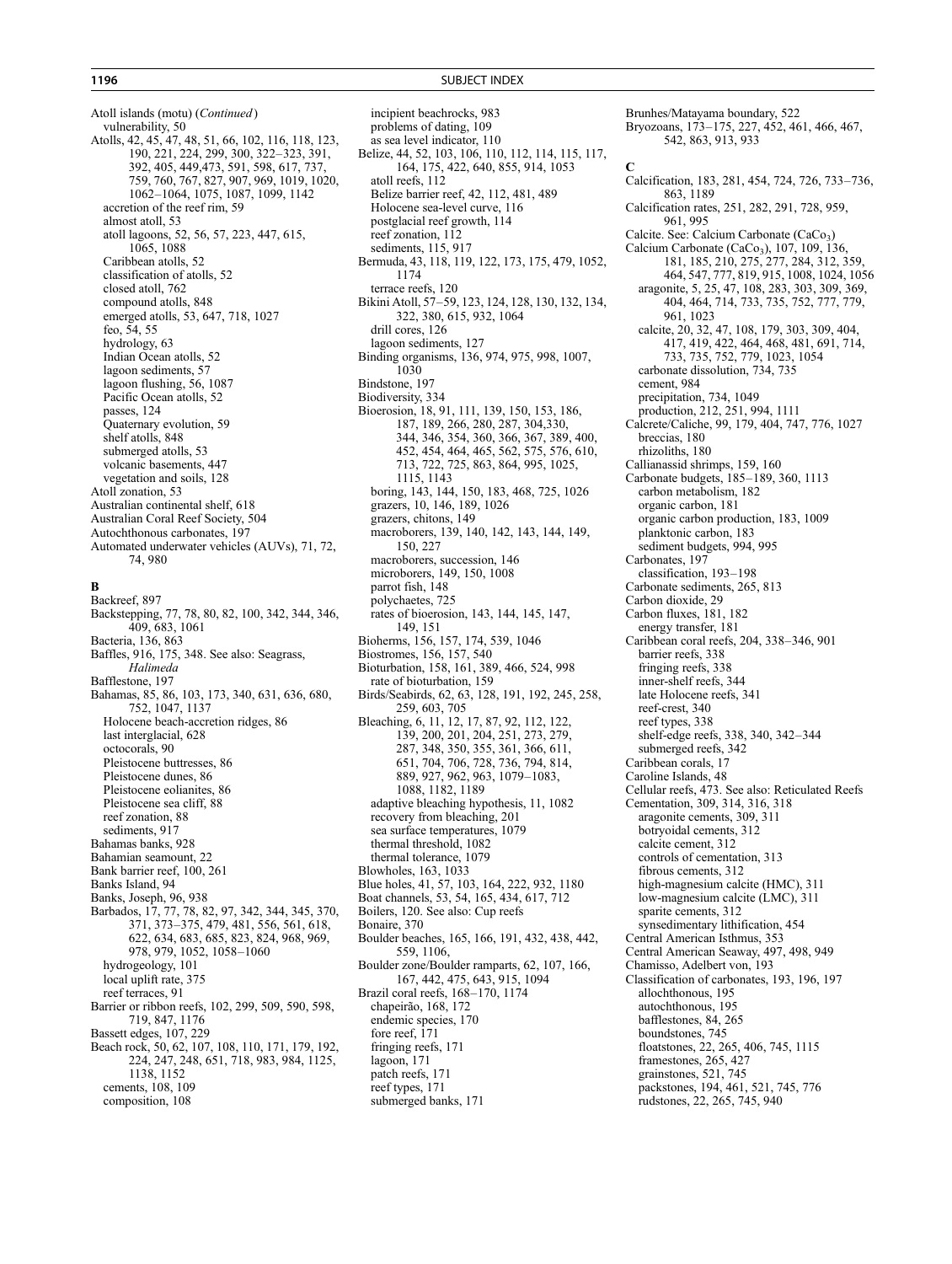Climate change, 12, 29, 198, 200, 210, 211, 214, 217, 218, 231, 290, 291, 355, 551, 611, 962 carbon dioxide, 198 coastal impacts, 214–216 coral growth, 962 future sea level trends, 204, 836 increasing storm activity, 218, 219 poleward extension of reefs, 813–814 projected future climates, 203 rate of warming, 199 sea level rise, 192 tropical rainfall amount and intensity, 200 Climate long-range investigation, mapping, and prediction (CLIMAP), 487 Coastal zone management (CZM), 402. See also: Conservation Cocos (Keeling) atoll, 52, 210, 812, 999 atoll islands, 49, 58, 110, 221, 222–224, 246, 615, 932, 1062,1063, 1065 atoll lagoon, 222 atoll rim,  $222$ mid Holocene evolution, 225 Cocos nucifera (Coconut), 245, 258, 642 Cold-water coral reefs, 225, 226, 228, 261 Conglomerates, 62, 108, 229, 713, 812, 984, 1075 Conservation and management, 230, 232, 273, 336, 884, 887, 975, 1061 artificial reef, 844 coastal management, 727 coastal seagrass beds, 976 coral triangle initiative (CTI), 336 difficulties, 1061 education, 235 enforcement and surveillance, 235 FORAM Index, 415, 416 Great Barrier Reef Marine Park (GBRMP), 13, 232–234, 247, 524 Great Barrier Reef Marine Park Authority, (GBRMPA), 504, 850 management, 556 Midway atoll, National Wildlife Refuge, 703 permits and licensing, 235 reef balls, 844, 845 Reefs at Risk, 918, 919 seagrasses, 975 status of coral reefs, 230 zoning, 235 Controls on coral growth, light limitation, 722 Cook, James, 96, 236, 938 Coral biology polyp, 288 population genetics, 885 reproductive season, 882 sexual and asexual reproduction, 6 skeletal deposition, 277 spawning events, 882 Coral bleaching. See: Bleaching Coral cay, classification, 237, 241, 249 criteria used in classification, 239 dunes, 191 Fairbridge classification of coral island types, 849 island location on the reef platform, 240 island shape, 240 sediment type, 61, 239 soils and vegetation, 213, 240, 1124 Coral cay, dynamics, 248 cyclonic events, 250 decadal changes, 249 seasonal changes, 248 storm surges, 250

tidal cycle changes, 248 tsunamis, 250 Coral cay, evolution, 191, 216, 237, 238, 246–247, 256, 1152 Coral cay, geohydrology, 247, 254 beach groundwater, 1020, 1148 degassing from groundwaters, 109 dual aquifer model, 254 Ghyben-Herzberg model, 63, 254, 255 groundwater, 1022 lens thickness and freshwater resources, 253 water table, 798, 1138, 1148 Coral cay, soils, 1019–1023 moisture retention, 1020 plant nutrients, 1020 properties of soils, 1022 soil classification, 1022 soil forming factors, 1020 Coral cay, stability cementation, 247 location on reef flat, 247 meteorological conditions, 248 platform height, 248 sediment budgets, 247 shape of cay, 247 size of cay, 247 vegetation, 247 Coral cay, vegetational succession, 191, 238, 245, 256, 642 colonizing vegetation, 244 forests,  $2\bar{5}8$ herb meadows, 258 pioneer species, 257 pioneer vegetation, 258 savannah, 258 shrub "ring" 257, 258 Coral cays – general and types and characteristics agricultural practices, 1022 atoll islands (motus). See also: separate entry carbonate mineralogy, 1020 diversity, 1020 erosion, 259 erosional episodes, 244 extractable phosphorus, 1023 low wooded islands. See also: separate entry mangrove islands. See also: separate entry sand cays, 191 sediments, 239 shingle cays, 191 unvegetated cays. See also: separate entry vegetated cays. See also: separate entry Coral diseases, 26, 27, 32, 87, 202, 350, 361, 409, 611, 724 Black band disease, 34, 36, 795 White band disease, 341, 795 Yellow band disease, 795 Coral evolution, 9 Corals – global distribution, 282 Coralgal reefs, 1086 Coral geochemistry, 959, 1034 stable isotope, 1034 trace element, 1034 Coral growth/growth rates, 280, 281, 554. See also: Sclerochronology linear extension rate, 349 Coral life cycle, 275, 672, 881 Coral palaeoclimatology, 777–781. See also: Sclerochronology coral-climate signals, 779 ENSO variability, 780 fossil corals, 779, 780 geochemical climate proxies, 778 sea surface salinity (SSS), 777 sea surface temperature (SST), 777

Coral reef conservation. See: Conservation Coral reef geodesy, 330 Coral reefs definition, 11, 261, 263, 275 coral-algal reef, 261 coral community, 263 Coral reproduction, 275–276, 366–367, 952 coral larvae, 287, 290, 501 coral spawning, 1088 larvae planula stage, 1088 mass spawning, 290 sexual and asexual reproduction, 6 Coral Sea, 504–520 Bunker High, 508 Capricorn basin, 508, 513 collision, 516 drift, 513 Marion Plateau, 507, 508, 519, 520 palaeo-oceanography, 519 Queensland Plateau, 507, 508, 510, 513, 516, 519, 520 rift basins, 510 rifting, 513 sea-level variations, 516 subsidence, 513 Corals:environmental controls on growth, 281, 285, 336, 594, 1060 chemistry, 282, 283 growth form, 363 high-temperature limits to reef and coral growth, 279 light, 286, low-temperature limits to reef growth, 279 salinity, 287, 288 sediments, 286 solar radiation, 282, 284, 288 substrate, turbulence and mechanical effects,  $279$ temperature, 279, 282–284, 287, 288 water depth, turbidity and latitude, 278 water quality, 279 Coral terraces, 374, 375, 967, 1133. See also: Emerged reefs Coral triangle. See: East Indies Triangle of Biodiversity (EITB) Coral windrows, 871, 872 Coriolis force, 761, 934, 936, 1093, 1126 Costa Rica, 353 Cretaceous mass extinction, 672–673 Curaçao, 370 Cyanobacteria, 19, 32, 34, 35, 1139 Cyclones/hurricanes/typhoons. See: Tropical cyclones, hurricanes, typhoons D Daly, Reginald Aldworth, 41, 109, 297, 486, 488, 813, 1064 Dana, James Dwight, 58, 298, 301, 692, 938, 1063 Darwin, Charles, 9, 15, 40, 51, 57, 165, 221, 298–303, 328, 351, 373, 430, 692, 897, 938, 1063 Darwin Point, 298–299, 550, 706, 813, 897 Darwin's subsidence theory, 647, 857 David, T.W. Edgeworth, 58, 301–302, 938 Davis, William Morris, 302–303, 486, 488, 1063 Deep drilling program (Enewetak Atoll), 386–388 Deep sea/cold water reefs, 73, 225, 1177 Density and Porosity, 303–304, 821 porosity, 821 Depth-zonation, 625 Diadema, 141, 146, 359, 611 Diadema antillarum, 17, 91, 160, 610, 728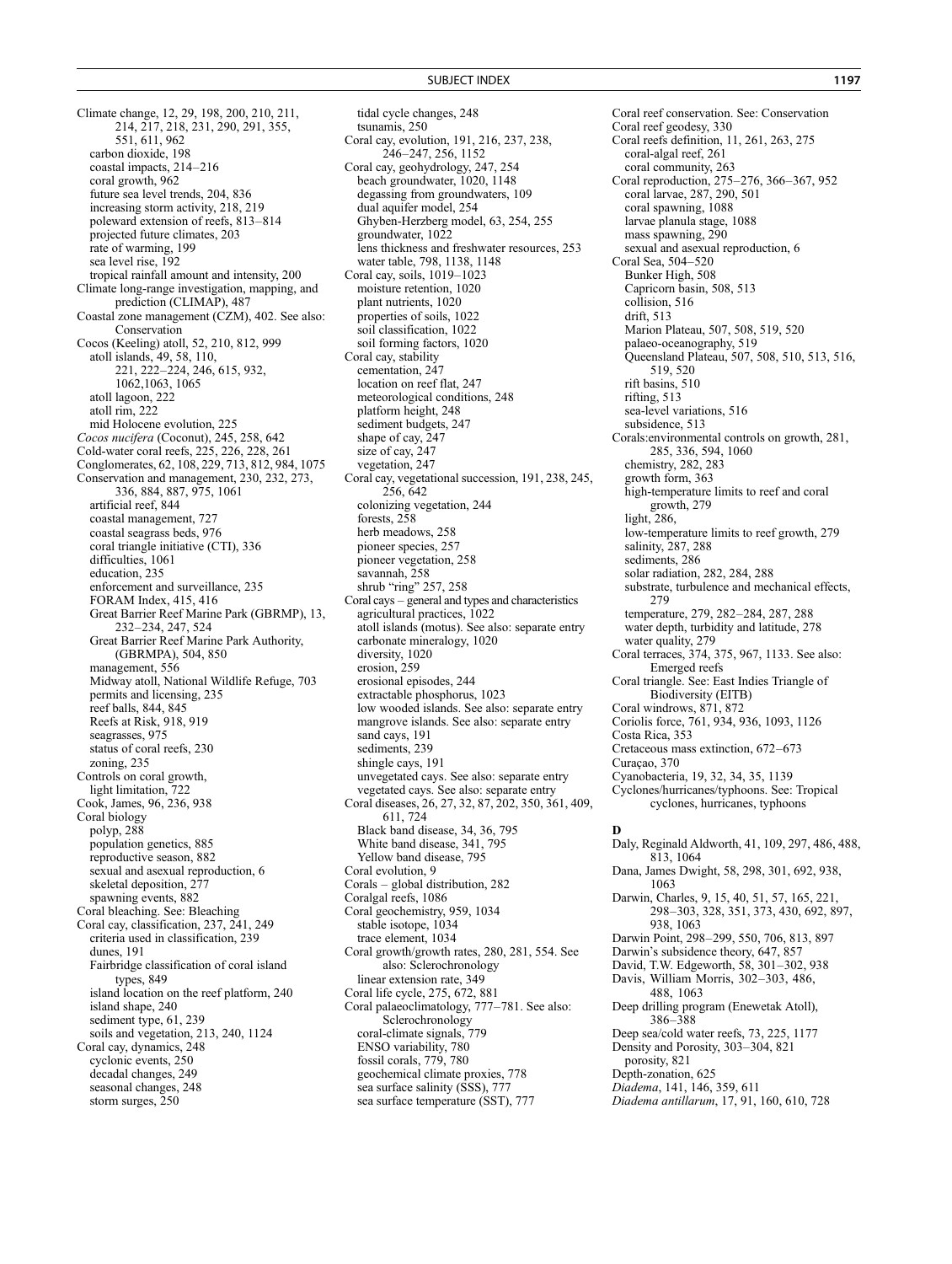Diagenesis, 58, 99, 161, 179, 184, 229, 309–319, 608, 625, 714, 745, 747, 779, 780, 980, 1035 crystalline modifications, 317 Diseases. See: Coral diseases Dissolved organic carbon, 183 Dolomite, 58, 316–317, 322, 323 Dissolution, 315 Dolomitization, 317–319, 321–324, 745 dolomite, 321, 447, 448 dolosparite, 318 dolostone, 316, 321, 323 Double and triple reef fronts, 325–326 Drill cores data, 303, 476, 506, 515–517, 530, 649, 701, 872, 1027 Drilling, 41, 58, 59, 105, 106, 126, 294, 302, 432, 433, 447, 503, 520, 523, 549, 561, 715, 719, 798, 867, 960, 1060, 1062, 1064, 1074, 1185 Integrated Ocean Drilling Program, (IODP), 688, 822–824, 1060 oil drilling, 504 Dunes, 776, 777 Dune sands, 404 E

Earthquakes, 270, 327–332, 348, 596, 598, 695, 1097, 1100, 1103 Nias Indonesian, March 2005. 598 Eastern Pacific Warm Pool, 352 Eastern tropical Pacific coral reefs, 351, 352 Holocene growth history, 353 types of coral reefs, 354 East Indies triangle of biodiversity (EITB), 333–337, 501, 594, 595, 743, 763, 1093 Echinoderms, 26, 358–359, 367, 704 Eco-morphodynamics, 359–362 timeframes of change, 360 Ecomorphology, 363–365, 978 coral growth forms, 289, 972 ecomorphological zonation, 363, 364, 422 environmental stresses and their effect on coral morphology, 363 variation in coral communities, 363–364 Electro mineral accretion, 368 artificial reef structures, 368 Electron Spin Resonance Dating (ESR), 368–372 El Niño Southern Oscillation (ENSO), 15–16, 62, 189, 199, 201, 204, 221, 353–355, 365–367, 498, 694, 695, 717, 762, 777, 780–782, 927, 1001, 1035, 1038, 1039, 1075, 1087, 1135 sea-surface temperature (SST) anomalies, 365, 366 Emerged reefs, 98, 327–330, 373–378, 406, 596, 663, 968, 978, 979, 980, 1035, 1038, 1059, 1075, 1133 Emperor Seamount Chain, 549, 701, 802, 803, 806–809 Enewetak, (Enewetok) Atoll, 57, 58, 173, 175, 322, 383–390, 448, 540, 544, 932, 1064 biogeography and ecology, 388–390 cultural history, 382 deep drilling program, 386–388 diversity levels, 388 Enewetak marine biological laboratory, 383–386 subsidence theory, 390 upwelling effects, 388 zonation, 381 ENSO. See: El Niño Southern Oscillation Environmental controls on coral growth, 9, 11, 281–293, 363, 962, 978,979 emersion, 818

latitudinal limits, 813 light, 278, 818 microenvironmental controls, 287 salinity, 817 sedimentation, 818 temperature, 501 water motion, 818 Environmental impact assessment (EIA), 397 Eolianite, 108, 179, 404, 776, 777, 985 Eutrophication, 101, 576, 581, 723, 724, 726, 799. See also: Nutrients nutrient pollution/eutrophication, 575, 722–729, 934, 936 seawater contamination/ sewage, 64 Evolutionary Theory – Genetic Links. See also: Scleractinia evolution Acropora, 7 algae, 23 Croizat's panbiogeography, 953 Darwinian evolution, 9, 954 Darwin's centres of origin, 953 dispersion and the founder principle, 953 dispersion biogeography, 953 genetic links, 950 genotypes, 950 ocean currents and reticulate patterns, 951, 952, 954 syngameons, 955 vicariance biogeography, 953 Evolution of carbonate reefs, 452–469, 513 ages of seamounts and oceanic islands, 804 ancient reefs, 275–281 Canning Basin, 305 Carbonate record in SE Asia, 334 Carboniferous reefs, 190 Devonian, 305 epeiric seas, 462 Florida reef evolution, 407 fossil reefs and bryozoans, 173 Frasnian, 94 geological history of Eastern Tropical Pacific reefs (ETP), 353 Gondwana, 1084, 1085 Gulf Stream, 498 Jurassic, 464 Lauraisia, 1084, 1085 Miocene, 464 Miocene 'phosphate' spike, 516 ocean circulation and reef evolution, 497–503 Northern Coral Sea, 516 Pangea, 1085 Permian Capitan reef system, 789 Response to long-term environmental change, 462 Facies, 532, 857, 860, 897 Fangataufa, 322 Faroes, 42, 405, 590, 591, 650

893, 928 Holocene transgression, 414 Key Largo Limestone, 406, 408, 409, 627 Miami limestone, 627 Pleistocene marine deposition, 409 sediments, 917 Flushing, 569, 1095, 1166 flushing times, 613 Foraminifera, 53, 54, 57, 61, 87, 91, 108, 136, 265, 415, 416–421, 442, 447, 542, 549, 618, 733, 863, 913, 933, 988, 992, 1000, 1006, 1086 algal symbionts, 417, 418 environmental indicators, 416 life cycle, 418 FORAM Index, 415–416 Fore reef, 120, 422, 566, 713, 876, 897, 1054 buttress zone, 1032 fore-reef slope, 119, 914 fore-reef zone, 713 Fossil coralline algae, 423–426, 523, 1060 palaeoenvironmental indicators, 424 zonation, 425 Framestone, 197, 427 Fringing reef hydrodynamics, 427–429, 567 Fringing reefs, 261, 430–444, 598 Fringing reefs – features accretion, development and growth, 435, 437–439, 440, 898 framework, 434, 439 growth models, 436, 437, 898 nutrients, 434, 435 structure, 436 substrate, 432 turbidity and terrestrial influence, 432, 434, 435 types, 433 Fringing reefs – surface structure and zonation algal terraces, 442 high water shingle ridges, 442 outer living coral zone, 444 reef crest, 439 reef flat, 436 reef slope, 441 shingle ramparts, 442 Funafuti Atoll, 40, 48, 58, 65, 66, 109, 302, 303, 322, 446–449, 857, 939, 995, 1017, 1064 recent sea level rise, 447 G Gaimard, Joseph Paul, 827 Galapagos islands, 353, 354 Gardiner, John Stanley, 52, 109, 451, 649, 938

Florida Keys, 173, 406–414, 785, 889,

F

Fiji, 373, 376 Fish, 10, 25, 128, 227, 389, 465, 467, 611, 651, 768, 975, 1056, 1087 algal growth, 465 clown fish, 1070 coral reef fish larvae, 883 damselfish, 38, 709 Hawaiian grouper, 704 herbivorous fish, 537, 726 lion fish, 92 parrot fish, 26, 91, 121, 147, 462 surgeon fish, 26 Floatstone, 197, 406 Florida, 80, 81, 343, 1137, 1174 coral zonation, 628

Gastropods, 39 Geomorphological zonation. See: Ecomorphological zonation, Zonation Glacio control hypothesis, 58, 486–489, 1064. See also: Daly, Reginald Aldworth Glacial-interglacial cycle, 80, 97, 106, 489, 491, 492, 596, 968, 1064 Glacial interstadials, 479, 968 Glacio-hydro isostasy, 246, 435, 492, 495, 497, 523, 620, 698, 969, 1140, 1185 deformation, 491 elastic response, 494 eustatic sea-level, 493 Great Barrier Reef model, 494–496 hydro-isostatic adjustments, 59, 60, 494, 718, 850, 853, 1018, 1018, 1075 hydro-isostatic spatial response, 494 hydro-isostatic influence on reef type, 1075 ice sheets, 491

<sup>1198</sup> SUBJECT INDEX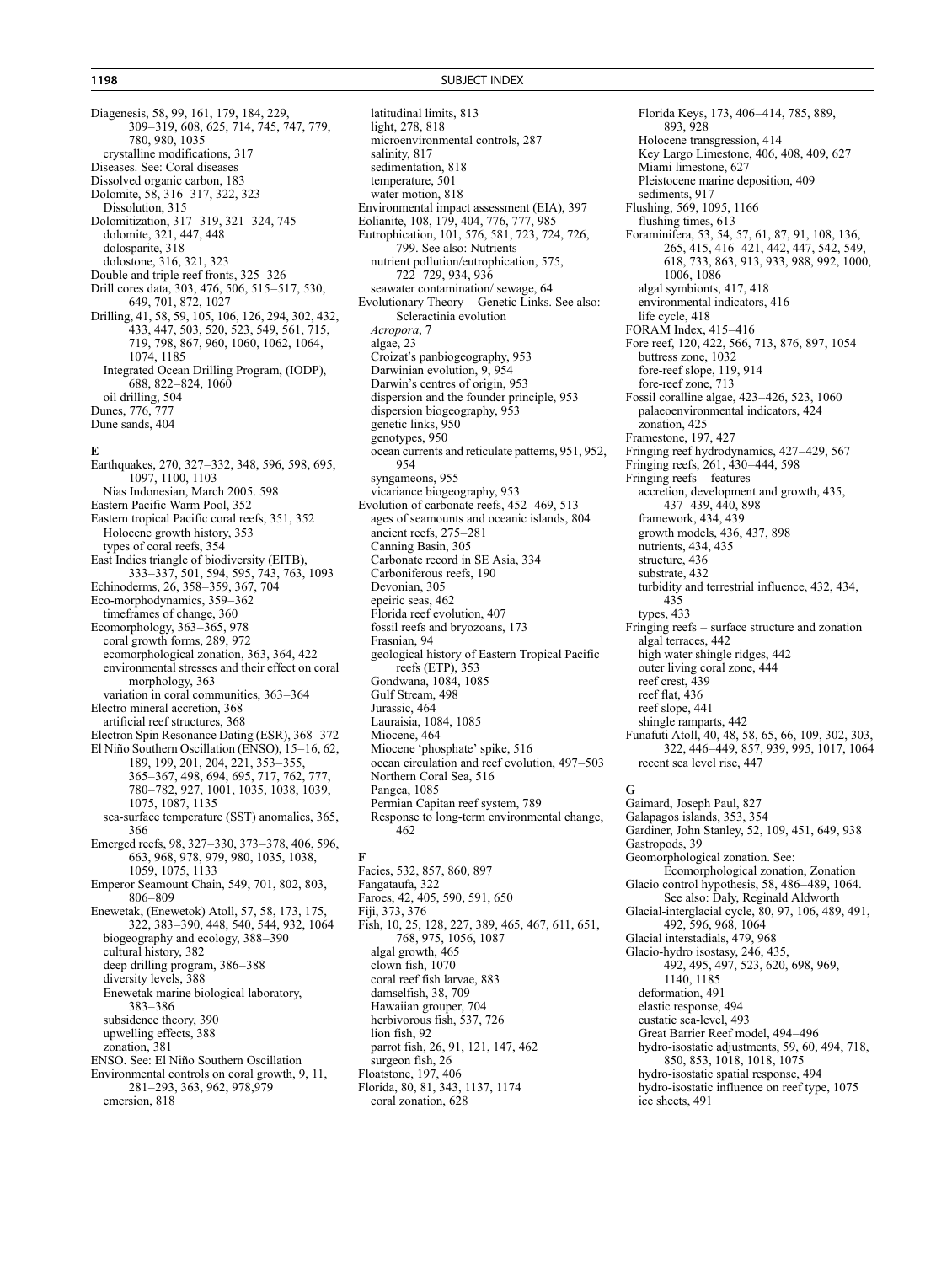Japanese model, 494 last glacial maximum sea levels, 496 lithospheric flexures, 373 lithospheric forebulge, 698 ocean basin, 491 sea-level response, 493 viscous response, 494 Global Ocean Circulation, 203, 204, 497–499 Antarctic circumpolar current, 497 Atlantic current, 226 California current, 758 East Australian current, 499, 501, 761, 1126 Equatorial current, 352 Gulf Stream, 86, 119, 1126 Humboldt current, 352 Indonesian throughflow, 336, 501, 596, 1180 interstadials, ocean circulation changes, 618 Intertropical Tropical Convergence Zone, 1135 Kuroshio current 502, 550, 758, 940, 943 Leeuwin current, 501, 1127, 1180 North Equatorial Counter Current (NECC), 352, 761 North Equatorial current, 86, 501, 758 Ocean circulation and reef formation, 500 Peru current, 758 South Equatorial countercurrent, 761 South Equatorial current, 365, 501, 758, 1180 South Pacific Convergence Zone, 201, 717, 1135 subtropical counter current, 550 Yucatan current, 1126 Global Sea Level Observing System (GLOSS), 1090 Gondwana, 168, 191, 497 Grand Cayman, 245, 480, 481, 630, 631, 685, 1162 Great Barrier Reef (GBR), 17, 325, 470, 504–532, 781, 1038 accretion rates, carbonate productivity, 3, 187 beach rock, boulder beaches and platforms, 109, 110, 166, 812 bioturbation, 159 blue holes, 164 bryozoans, 173 carbonate facies, 528 cays and islands, 191, 237–251, 322, 639–644 climate change, 152, 204 drilling and seismic survey, 521–522, 823, 857 early evolution/development, 519–520 Halimeda, Halimeda bioherms, 540, 545–548 Holocene evolution, 523–524, 699–700 hydrodynamics/tides, 711, 1090–1091 hydroisostasy, 494–496 internal structure, 43, 45, 1053 remote sensing and seismic survey, 13, 928, 1015 sediments, delivery and impact, 581, 916, 1116, 1118 submerged reefs, 978–979, 1058 Great Barrier Reef Committee, 503–504, 1043, 1044, 1187 Great Barrier Reef, Growth Models One Tree Reef model, 528 Ribbon Reef 5 model, 528 Stanley Reef model, 528 Great Barrier Reef – Locations Bunker-Capricorn Islands, 103, 245, 248, 473, 508 deltaic reefs, 525 Heron Island, 504, 799 Low Isles, 503 Michaelmas Island, 503 mid-shelf reefs 525 One Tree Reef, 529

outer shelf reefs, 525 Pompey reefs, 103, 164, 527 Raine Island, 606, 789 Ribbon reefs (including Ribbon 5), 5, 102–106, 521, 522, 525, 540, Swains Reefs, 103, 510 Whitsunday Islands, 510 Great Barrier Reef Marine Park, 13, 232–234, 247, 524 Great Barrier Reef Marine Park Authority, 232–236, 504, 850 Fairbridge, R. W., 1950, 846–849 Hopley, D., 1982, 850–853 Maxwell, W.G.H., 1968, 854–855 Great Barrier Reef – reef classifications Gross primary production, 181, 182, 184 community respiration, 182 net community production, 182 Growth models, 532 Guam, 663, 667, 1162 Guano, 62, 192, 247, 258, 391, 766, 776, 798, 799, 1022, 1138. See also: Phosphatic cay sandstone Guyots, 322, 549, 737, 738, 803, 897. See also: Seamounts H Halimeda, 32, 34, 57, 91, 108, 112, 117, 158, 265, 302, 438, 447, 464, 516, 523, 535–548, 576, 591, 618, 916, 992, 1000, 1001, 1006, 1088, 1092, 1183, 1185 calcification, 536 distribution, 536, 540 growth, 536 holdfasts, 535, 540 reproduction, 537, 538 sediments, 538 Halimeda bioherms/banks, 5, 457, 510, 538, 539, 541, 543, 547, 548, 1092 accumulation rates, 543, 548 growth rates, 542, 544, 545 internal structure, 542 seismic data, 542 Halimeda bioherms – Locations Enewetak Atoll, lagoon, 544 Java Sea, 542 Miskita Bank, 542 Sahul Shelf, 542 Swains Reef, 542 Hawaiian Islands, 232, 298, 393, 432, 438, 486, 550, 633, 739, 824, 857, 914, 1058, 1061 last interglacial deposits, 633 Hawaiian-Emperor seamount chain, 232, 298, 549–552, 737, 738, 802, 897, 1061 Heinrich events, 618, 686, 689 Heliopera sp., 54, 55, 60 Historical ecology, 554 shifting baseline syndrome, 555 Hoa, 47, 56. See also: Atolls Holocene coral reefs, 166, 562, 625, 663, 814, 941, 1061 framework, 255 fringing reefs, 591 growth, 932, 1182 thickness, 561 Holocene high energy window, 245, 558–561, 942 Holocene sea levels, 409, 412, 433, 439, 596, 597, 906, 982 Holocene transgression and high stand, 80, 409, 412, 431, 436, 437, 558, 684, 686, 698, 699, 788, 822–824, 841, 900, 969, 979, 1058, 1182 Holothuria, 359

Hotspots, 513, 549, 649, 701, 713, 758, 762, 802–806, 808, 897, 1064 core-mantle boundary, 737 hotspot swell, 738 mantle plumes, 737, 738 Human activities, 63–66, 657, 976. See also. Anthropogenic Impacts Huon Peninsula, Papua New Guinea, 370, 373–375, 431, 562, 563, 625, 626, 634, 635, 685–688, 968, 969, 978, 1059 Hurricanes. See: Tropical cyclones, hurricanes, typhoons Hydrodynamics of coral reefs, 237, 239, 286, 288, 313, 360, 470, 563, 565, 568, 569, 571, 682, 882, 883, 906, 909, 997, 1081, 1095, 1161 internal circulation, 608, 609 Richardson plot, 569 run up, 1017 shelf resonance, 428 steep reef slopes, 1017 thermocline, 1091 tides, waves, wind interaction, 613 Hydrodynamics – currents, 567, 727 current-wave interaction, 567 Hydrodynamics – mathematical models, 564, 1163 porous reef model, 564, 571 solid reef model, 570 Hydrodynamics – roughness/rugosity, 564, 565, 510, 878 bottom friction coefficient, 878 Hydrodynamics – turbulence turbulent binding zones, 1126 turbulent diffusion, 883 turbulent energy, 568 Hydrodynamics – wave energy, 872, 874, 934, 1053 reef front wave energy, 876, 877, 879, 1087 wave pumping, 473, 1056 Hypoxia, 725 I Imbrication, 873 Incipient reefs, 598 Indian-Australian plate, 513 Indian coral reefs, 267–274 Andaman and Nicobar Islands, 269 biodiversity, 271 conservation issues, 273 Gulf of Kachchh, 269 Gulf of Mannar, 268 Lakshadweep (Laccadive Islands), 267, 269 submerged reefs, 598 West coast, 269 Indian Ocean reefs, 348, 356, 586–593 Eastern Indian Ocean, northern sector, 348–349 Grand Récif, 589 Madagascar, 587, 588 Maldives, 648–652 Mayotte, 590 reef zones, 589 sedimentary facies, 591 Western Australia, 634, 1180–1183 Indian Ocean Tsunami 2004. See: Tsunami Indian Ocean, 26<sup>th</sup> December, 2004 Indonesia, 5, 7, 175, 334, 336, 373, 377, 578, 594 Indonesia reefs, 594–597 atolls, 600 Bali, 599 Biodiversity, 594 Great Sunda barrier reef, 598 Java, 598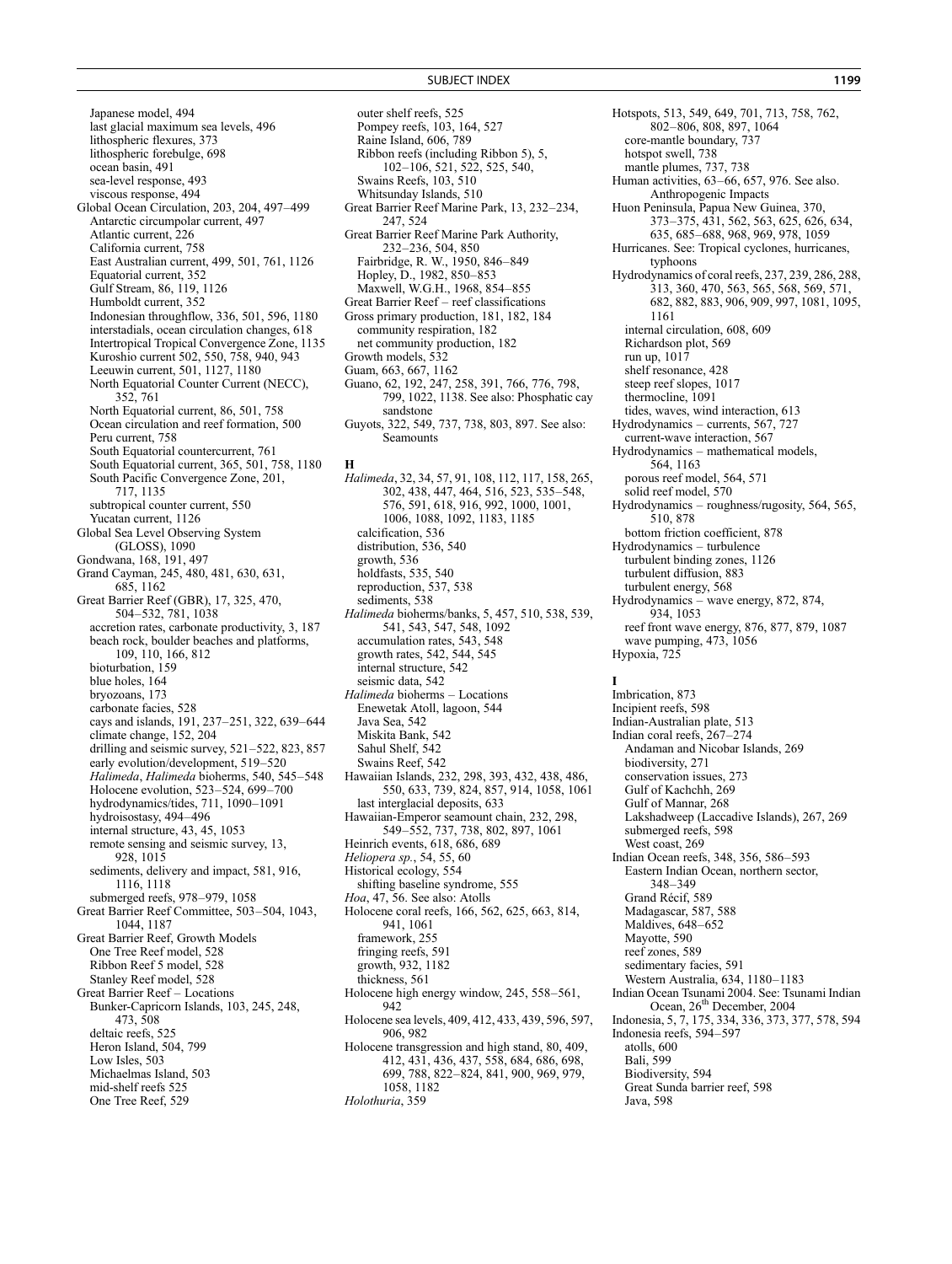Indonesia reefs (Continued) Kalimantan, 598 Malaku, 599 Nusa Tenggara 599 Sulawesi, 599 Sumatra, 598 West Papua, 599 Indo-Pacific Warm Pool (IPWP), 781 Infrastructure and reef islands, 605, 1163, 1166 agricultural fertilizers, 604 airfields, 602 artificial entrance channels, 601 causeways, 604 dredging, 601, 602 infrastructure for navigation and weather monitoring, 606 reclamation, 602 removal of vegetation, 602 roads, 602 sea defence works, 604 sewage, 603, 604 waste disposal, 603 Inshore terrigenous sediment prism, 559 Intermediate disturbance hypothesis (IDH), 220 Inter-tropical Convergance Zone (ITCZ), 112, 351, 717, 761 Intrinsic and extrinsic drivers, 610 Island types, 191, 236–251, 255–256, 256–260 low wooded islands, 639–644 multiple islands, 243 unvegetated sand cays, 240, 1124–1125 unvegetated shingle cays, 240 vegetated mixed sand and shingle cays, 241 vegetated sand cays, 241, 1138 vegetated shingle cays, 243 Isostasy, 491 Isostatic readjustment. See: Glaciohydroisistasy and Volcanic loading and isostasy Isthmus of Panama, 498

#### J

Jamaica, 422, 914 Johnston Atoll, 395

#### K

Karst, 42, 45, 58, 103, 117, 164, 181, 314, 315, 489, 591, 617, 714, 719, 850, 854, 932, 1011, 1064, 1065 collapse structures, 473 drainage divide, 41 karst marginal plains, 41, 45 lapies, 41 seismic expression, 1013 solution dolines, 41, 42, 563 solution rim, 41 tower karst, 41 karst limestone, 164, 821 karst limestone islands, 761, 762, 939 karst model, 647 karst solution, 745 karstification, 649, 1027 Kita-daito-jima, 322 Krakatoa, 432, 679 Kure atoll, 52, 550, 700, 701, 704, 706, 773  $\mathbf{L}$ Laccadives (Lakshadweep Islands), 48, 52, 267, 269

Lagoons, 124, 470, 613, 615–618, 897, 1007 cross reef flux, 615 hydrography, 618 lagoon circulation, 125, 564, 613–616 lagoon infilling, 618, 851

#### 1200 SUBJECT INDEX

lagoonal reefs, 121, 471, 473 productivity, 852 Larvae, 884 Larval dispersal, 346, 881–883, 885, 886, 1029 dispersal kernel, 882–885 modeling approaches, 885 Last deglaciation, 683 Last glacial interstadials, 325, 374, 618–619, 634 sea-level changes, 618 Last glacial maximum lowstand and shelf exposure, 481, 487, 595, 620, 686, 715, 968, 969, 1058, 1059 Last interglacial, 59, 83, 270, 432, 493, 497, 592, 688–689, 814, 968, 979, 1065, 1130, 1131, 1182, 1185 climate, 621 complex stratigraphy, 626 fossil reef-crest units, 630 patch reefs, 630 reef development 622–624, 625, 629, 632, 634, 636 Late Devonian mass extinction, 671 Lithosperic flexuring, 1075 Lithothamnion ridges. See: Algal ridges Little Ice Age (LIA), 781 Lord Howe Island, 434, 435, 439, 814, 817 Low wooded islands, 210, 243, 244, 639–644, 653, 812, 851, 854 age framework, 643 chronology, 244 formation, 643 high terrace, 642 leeward sand cay, 642 reef flat, 640 types, 244 Lyell, Charles, 57, 300, 645–646, 857, 1062 M MacNeil, F.S., 41, 42, 647–648 Macroborers, 139, 140, 142–144, 149, 150, 227. See also: Bioerosion Makatea, 648, 767, 1142 Maldives, 48–50, 52, 60, 62, 109, 240, 249, 405, 473, 560, 591, 648–652, 708, 709, 939, 1001, 1104 biogeography, 649 Holocene reef, 649 latitudinal gradients, 650 reef islands, 651–652 Management, 1061. See also: Coastal zone management, Environmental impact assessment Mangroves, 56, 63, 112, 191, 243, 244, 598, 640, 655–663, 985 biodiversity, 653 distributions, 658, 663 mangrove islands, 243, 653–654 mangrove muds, 986 mangrove peats, 985, 986 nutrients, 655 peat substrate, 406, 1025 structural diversity, 658 types of mangrove islands, 653 Mangrove swamp, 640 Mariana islands, 663–670, 1162 coral habitats, 663 Saipan, 668 surficial geology, 669 Tinian, 668 Marine protected areas, 205, 230, 232, 276, 551, 887. See also: Conservation and Management Convention on Biological Diversity, 232 Florida Keys National Marine Sanctuary (FKNMS), 889

Great Barrier Reef Marine Park (GBRMP), 850, 851 Midway Atoll, National Wildlife Refuge, 703 Marine snow, 723, 724, 727 Mass extinctions 25, 95, 467, 671–677, 735, 1085, 1086 Cretaceous, 672–673 Late Devonian, 671 Ordovician, 671 Permian, 672 Triassic, 672 Mass extinctions – contributing causes, 673–675 acidification, 676, 733–736 acid rain, 675 bolides, 672, 673 carbon cycle, 675 carbon dioxide, 672, 676, 677 disease and toxins, 675 dust clouds, 673 extraterrestrial events, 675 high temperatures, 674 hydrogen sulphide, 672, 675 loss of biodiversity, 674 loss of reef area, 674 low temperatures, 674 methane, 673, 675 ocean chemistry and pH, 676 oxygen and anoxia, 675 reef gaps, 671 salinity, 674 sea-level changes, 674 volcanic outpouring, 672 Mataiva, 931, 932 Mauritius, 103 Mayor, Alfred Goldsborough, 678–679 Megablocks, 62, 448, 679–682, 995, 1106 coral boulders, 679 dating, 681 origin, 680–681, 689 tsunami-emplaced vs storm-emplaced deposits, 680 Meltwater pulses (MWP), 77, 79, 100, 479, 683–689, 823, 969, 979, 1058, 1074, 1185 Micrites, 109, 193, 194, 197, 314, 422, 459, 579, 691, 1008, 1056 microcrystalline carbonates, 691 micritic crusts, 1049, 1053 Microatolls, 54, 55, 210, 223, 244, 246, 330, 364, 373, 433, 438, 592, 640, 691–695, 712, 718, 819, 873, 981, 982, 984, 1075, 1086, 1100, 1177 as sea level indicators, 692–694, 981–982 Caribbean, 699 formation, 693 fossil microatolls, 694, 695 interannual changes, 982 microatoll elevations, 693 microatoll forms, 693 species, 692 subaerial emergence, 693 Microbes, 17, 111, 319, 322 452, 454, 456, 458, 459, 697, 723, 1047, 1095 microbial communities, 161, 190 microbial crusts, 911, 912, 914 microbial crusts Palaeozoic and Mesozoic, 914 microbialites, 481, 688, 714, 789, 911, 912, 914, 1045, 1074, 1086, 1136, 1177 microbial reefs, 455 role in altering environmental conditions, 697 role in coral stress, 697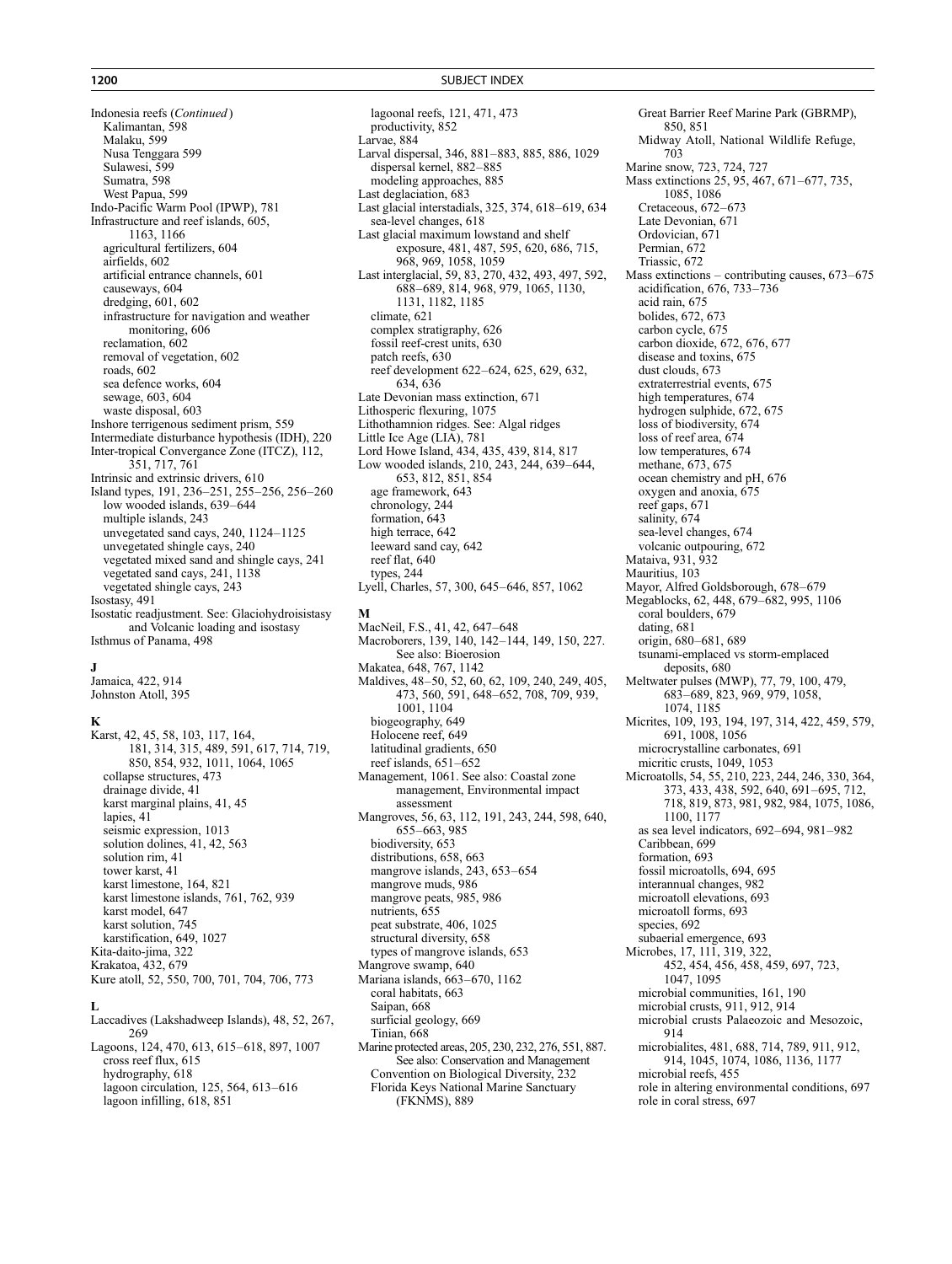Microborers, 139, 140, 149, 150, 1008. See also: Bioerosion Mid-Holocene, 244, 246, 270, 559, 698–700, 718, 814, 969, 1075 Mid-Holocene high energy window, 699, 1104 Mid-Holocene high stand, 50, 448, 495, 497, 650, 694, 969, 1117, 1185 Midway Atoll, 59, 322, 395, 700–706, 1064 lagoon habitats, 704 management plan, 705 mean linear growth rates, 706 National Wildlife Refuge, 703 sediments, 704 strategic importance, 702 Milankovitch astronomical theory, 375 Milankovitch cycles, 463, 467 Moats, 165, 442, 640, 711–712, 982, 1086 Molluscs, 142, 227, 537, 542, 712–713, 820, 1006, 1185, 1190 Monsoons, 349, 591, 650, 782, 1097 Motus. See: Atoll Islands Mud mounds, 459, 461, 462 Mururoa Atoll, 45, 53, 54, 59, 310, 322, 448, 713–715, 1064 carbonate cap, 714 cementation, 310 lagoon, 714 outer reef rim, 713 Pleistocene reef growth and sea-level changes, 714–715 volcaniclastic series, 714 volcanic shield, 714 Mutualisms, 10. See also: Zooxanthellae

N New Caledonia, 103–106, 325, 422, 432, 439, 717–721, 932 barrier reefs, 719 biofacies, 720 fringing reef, 719 lagoon, 719 Ningaloo fringing reef, 103, 432 613, 631, 847, 900, 901, 1127, 1162, 1180, 1181, 1182 Niue, 322 North Atlantic Oscillation (NAO), 16 Notch and visor, 721–722, 986 Nuclear testing, 129–131, 132, 134, 382–384, 713, 832, 959 Nutrient pollution, 611, 723, 934, 936 dissolved inorganic nutrients, 725 nitrogen, 724 phosphorus, 724 Nutrients, 10, 16, 25, 28, 31, 183, 264, 286, 287, 343, 576, 1087, 1091, 1125, 1126. See also, Eutrophication nitrogen, 722, 723, 724 phosphorus, 722, 723, 724 Nutrients and eutrophication, 431, 575 nutrient eddies, 548

#### O

Ocean acidification, 25, 29, 202, 204, 220, 251, 280, 409, 611, 651, 671–677, 729, 733–736, 819, 1039, 1189 Ocean chemistry, 464, 677, 733–734 pH, 202, 733, 735 saturation states, 735 Ocean circulation/currents. See: Global Ocean Circulation Ocean Drilling Programme, 82, 822–824. See also: Drilling Oceanic hotspots, 737–739 Octocorallia, 88, 91, 740–744 biology and ecology, 743–744

classification, 740 conservation issues, 744 evolution and biogeography, 743 gorgonians, 742 sea fans, 742 sea rods, 742 sea whips, 742 sexual reproduction, 743 Oil and gas reservoirs, 745–751 carbonate reservoirs, 745 hydrocarbon exploration, 749 Neogene reservoirs, 749 Ooids/Oolites, 86, 114, 404, 406, 408, 752, 821, 1007 Ordovician mass extinction, 671

### P

Pacific coral reefs, 753, 770–774 Pacific Ocean, 753, 754, 756, 762, 780 anthropogenic impacts, 770 biogeography of corals, 763 coral species, 770 coral species richness, 768, 769 cultural settlement, 764 global climate change, 771 islands, 757 Melanesia, 764 Micronesia, 764 political history, 765 Polynesia, 764 Pacific plate, 757, 758, 806, 808 Pacific reefs, 753, 770–774 atolls, 757 barrier reefs, 753 closed atolls, 757 fringing reefs, 753 low reef islands, 757 raised limestone islands and atolls, 757 submerged reefs, 757 use of atolls and islands, 770 Palaeo-oceanography, 549, 619 Palaeoclimate, 859, 958, 1035, 1038, 1075, 1186 palaeotemperature, 1035 palaeoclimate from corals, 695, 1060 Palaeosols, 404, 776, 777, 980 terra rosa, 776 Palaeoenvironment, 859 Palmyra Atoll, 393, 395 Panama, 353, 438 Panamanian land bridge, 1175 Pangaea, 757 Papuan barrier reef, 7, 105 Particulate organic matter, 724, 725 Patch reefs, 86-88, 90, 91, 96, 121, 171, 409, 470, 472, 667, 704, 785–788, 847, 1059 Pathogens, 26, 27 Peloids, 911, 912 Pemphis acidula, 50, 63, 640, 642, 653 Permiability, 747 Permian mass extinction, 672 Persian/Arabian Gulf Coral Reefs, 790–793, 795, 796, 817 coral carpets, 793 coral fauna, 791 diseases, 795 distribution of coral reefs, 791 environmental factors shaping coral assemblages, 794 environmental impacts and changes, 794 fringing reefs, 793 Holocene transgression, 791

patch reefs, 793 stringer reef, 793 structure, 793 types of framework, 793 Peysonnell, Jean-Andre, 798 Philippines, 7 Phosphatic cay sandstone, 50, 108, 192, 245, 247, 248, 651, 798–800, 985, 1022, 1138 age and rate of accumulation, 799 anthropogenic uses, 800 dahllite, 798, 799 francolite, 799 kopara, 714 Photic zone, 226, 1112 Photosynthesis, 181–183, 417 Photosynthetically active radiation (PAR), 284, 287–289 Phytoplankton, 936 Pisonia grandis, 62, 63, 128, 192, 257, 258, 642, 799, 800, 1022 Pisonia forest, 1138 Plate tectonics, 348, 594, 648, 737, 801–809, 898, 1062, 1064, 1133 absolute plate motions, 805 lithospheric bulge, 378 mid-oceanic ridge system, 803 Pacific plate, 549, 717, 802 palaeolatitude, 807 seafloor spreading, 510, 802 subduction zones, 802 underwater, volcanoes, 804 Platform ribbon reefs, 261, 510 Platforms (cemented), 85, 108, 475, 640, 812 Pleistocene climate and sea-level change, 114, 119, 486, 967 Pleistocene low stands, 342, 595 Pleistocene foundation and framework Pleistocene framework, 255 Pleistocene foundations, 325, 559, 850 Pleistocene substrate, 440, 523 Pleistocene unconformities, 180, 255, 541, 701, 969, 1015 Pleistocene reefs and uplifted terraces coral reefs, 164, 840, 848, 1059, 1173 fringing reefs, 841 Pleistocene sequences, 1074 terraces and uplifted flights, 120, 370, 373, 562, 596, 622, 625, 942 Poleward extension of reefs, 622 expansion of subtropical reefs, 633 Holocene changes in range, 813 latitudinal gradient, 941, 942 Pleistocene reefs, 814 Polychaetes, 137, 140, 142, 158, 227 Porites, 6, 54, 55, 60, 90, 96, 294, 349, 692, 735, 777, 779, 815, 911, 1034 ecological requirements, 817 geographic distribution, 817 growth and growth rates, 819 mortality, 820 palaeontological history, 816 reproduction, 818 shape and size, 817 skeletal detail, 815 Porolithon ridges. See also: Algal ridges Porosity, 303–304, 309, 313, 746 Primary productivity, 9, 17, 22, 28 Pumice, 239, 257, 1017 Purdy, E.G., 41

#### Q

Quoy, Jean Rene, 827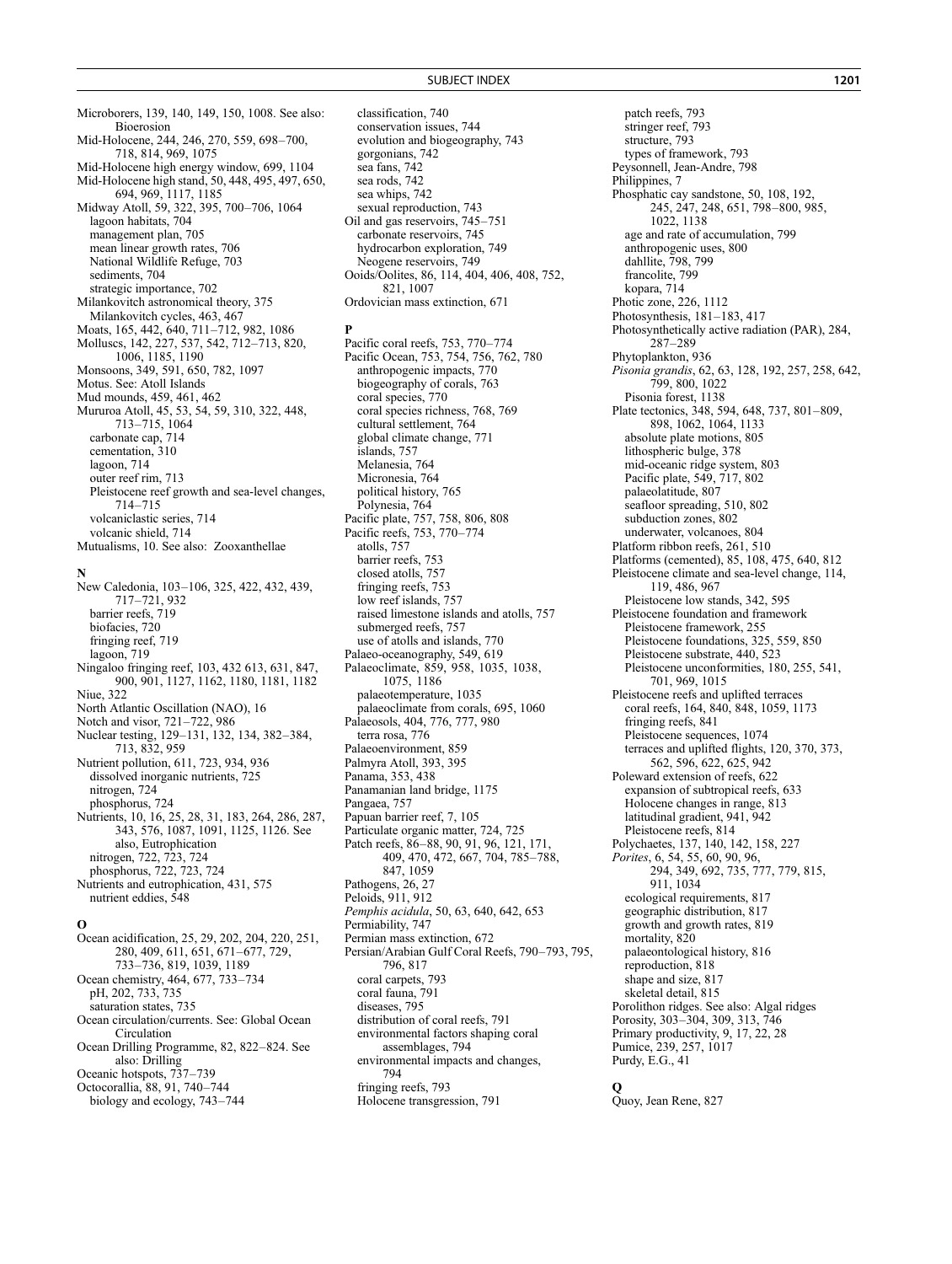R

Radiocarbon, (<sup>14</sup>C) dating, 60, 62, 247, 371, 829, 829–832, 979, 1035 "bomb" radiocarbon, 832 measuring 14C, 829 radiocarbon calibration, 100, 830, 831, 1135 radiocarbon in ocean, 831 reservoir effect, 831 Red Sea, 80, 103, 373, 377, 615, 626, 783, 839, 914 diversity, 842 fishes, 842 fringing reefs, 840 modern fauna, 842 patch reefs, 840 reefs-morphology, distribution and description, 839 tidal ranges, 1089 tilted last interglacial reef sequences, 626 Red Tides, 16, 723 Reefal sedimentation, 354–355 Reefal sediments origins, types and characteristics, 113, 289, 575, 591, 722, 915 characteristics, 996 lagoonal (Midway Atoll), 704 primary producers, 994–995 production rates, 995, 1009 properties, 722, 726, 1005, 1008 secondary producers, 995 segmented, 915 spicular, 915 tabular, 915 texture, 1007 Reef classification, Fairbridge (1950), 846–849 atolls, 848 barrier reefs, 847 fringing reefs, 847 patch or platform reefs, 848 reefs with islands, 848 Reef classification, Hopley (1982), 244, 246, 261, 262, 524, 850–853 Pleistocene foundations, 851 submerged reefs, 851 irregular reef patches, 851 crescentic reefs, 851 lagoonal reefs, 851 planar reefs, 246, 851 Reef classification, Maxwell (1968), 261, 524, 854–855 resorbed reefs, 854 shelf reef types, 854 Reef classification in response to sea level rise, Macintyre and Neumann (1985), 523, 561, 855–856 catch-up-reefs, 187, 325, 345, 476, 489, 558, 559, 591, 619, 823, 851, 855, 897, 898, 970 keep-up reefs, 187, 325, 345, 489, 558, 591, 619, 823, 851, 855, 897, 898, 970 give-up reefs, 489, 619, 823, 855, 897, 898, 970 sea level versus reef accretion, 862 Reef classification, West Indian ecological classification, 1171, 1172 ecology and classification, 1171 extreme wave exposure, 1172, 1173 facies zones, 1171 low wave exposure, 1173 medium wave exposure, 1173 minimum wave exposure, 1173 sea level history, 1173 vertical zonation, 1173

wave zonation, 1172 wave zones, 1171 zonal structure, 1171 Reef drilling, 856, 858–862, 864–866. See also: Drill cores and Drilling core logging, 865 core plugs, 294–296 coring artefacts, 865 coring method, 857, 858 drill, 295 wire line systems, 858 Reef energy window index, 211, 239 Reef flats, 210–212, 216, 524, 565, 566, 869, 871, 873–875, 1087 abraded reef flat, 373–374 algal flat, 870 boulder zone, 475 coral algal flat, 474 coral-dominated, 870, 871 coral windrows/aligned coral zone, 238, 871 formation, 475 living zone, 473 palaeoreef flats, 246 productivity, 210, 211 reef flat accretion, 942 reef flat zonation, 210 rubble dominated, 871, 873 sand flat, 475, 871 sand zone, 473 storm deposits, 475 striated zone, 475 Reef flat zonation, 211 Reef framework production/accumulation, 183–188, 227, 275, 277, 353, 354, 409, 897, 932, 1053, 1113 constructors, 872 framework cavities, 913 framework types, 187 rates of framework accumulation, 187 vertical framework accretion, 188 Reef front, 80, 175, 325, 422, 478, 479, 481, 876 bedrock terrace, 478 buttresses, 474 formation terrace features, 479 sand terrace, 478, 479 shelf-edge chutes and buttresses, 480 surge channels, 474 Reef growth, 116, 210, 303, 304, 346, 353, 532, 558, 562, 649, 864 reef growth rates, 280 detrital facies, 303 vertical accretion rates, 971 Reef interconnectivity, 881–883, 885–887 pelagic phase, 881 reef population connectivity, 881 scales of interconnectivity, 882 transport of coral larvae, 549 Reef restoration, 133, 844, 889–895, 1030 emergency salvage, 891 epoxy cement, 892 restoration to medium grounding sites, 892 vessel grounding sites, 894 Reef structure, 11, 277, 650, 896, 899, 900 backreef infill, 900 back-stepping, 899 Caribbean reefs compared to Indo Pacific, 899–901 contrasting sea-level curves, 899 reef stacking, 901 seaward prograding model, 899 Reef topographic complexity, 902, 904, 905 roughness, 902, 903 rugosity index, 902, 903

Reef typology, 906, 908 Battistini et al (1975), typology, 909 geomorphological typology, 906 Great Barrier Reef typology, 909 island/atoll, 909 millennium typology, 909 Remotely operated vehicles (ROVs), 71–74, 225, 1068, 1121 Remote Sensing, 13, 57, 203, 920–922, 924–928. See also: Aerial photography acoustic and optical active sensors, 927 active systems, 922 AGDS (Acoustic Ground Discrimination Systems), 922 AISA (Airborne Imaging Spectoradiometer for Applications), 924 AVHRR (Advanced Very High Resolution Radiometer), 927 AVIRIS (Airborne Visible Infrared Imaging Spectrometer), 924, 925 CASI (Compact Airborne Spectrographic Imager), 14, 924, 925 categories of remote sensing systems, 920 CZCS (Coastal Zone Coastal Scanner), 927 electromagnetic acoustic spectrum, 920 FILLS (Fluorescence Imaging Laser Line Scanner), 927 Google Earth, 470 HYMap (Hyperspectral Mapper), 924  $IKONOS, 920$ infrared limit, 923 LADS (Laser Airborne Depth Sounder), 927 LANDSAT, 103, 909, 920, 923, 925 LiDAR, 81, 470, 922, 927 lidar morphometric analysis, 785–788 lidar-rugosity mapping, 786 lidar surveys, 785 MASTER (MODIS/ASTER Airborne Simulator), 924 MERIS (Medium Resolution Imaging Spectrometer), 927 MODIS (Moderate Resolution Imaging Spectroradiometer), 927 ocean colour, 928 passive sensors, 922 PHILLS (Portable Hyperspectral Imager for Low Light Spectroscopy), 924 platforms, 921 Polar Operational Environmental Satellites,  $920$ RADAR (Radio Detection and Ranging), 922 satellite altimetry, 803 satellite imagery, 14 satellite radar altimeters, 834 SeaWIFS (Sea-viewing Wide Field-of-View Sensor), 927 sensors types, 921 SONAR (Sound Navigation and Ranging), 922 spatial resolution, 923 spectral resolution, 923 SPOT, 925 survey coral reefs, 73 thermal infrared passive scanners, 927 underwater landscape mosaics, 1121, 1122 Residence time, 569, 609, 906, 931, 1087, 1088 Response to sea level rise, 979 Reticulated reefs, 57, 222, 471, 472, 473, 931, 932 reticulated atolls, 931 Rheology, 491 Rhodoliths, 21–24, 98, 521, 735, 933, 934 Rim reefs (Bermuda), 120 Ring of fire, 757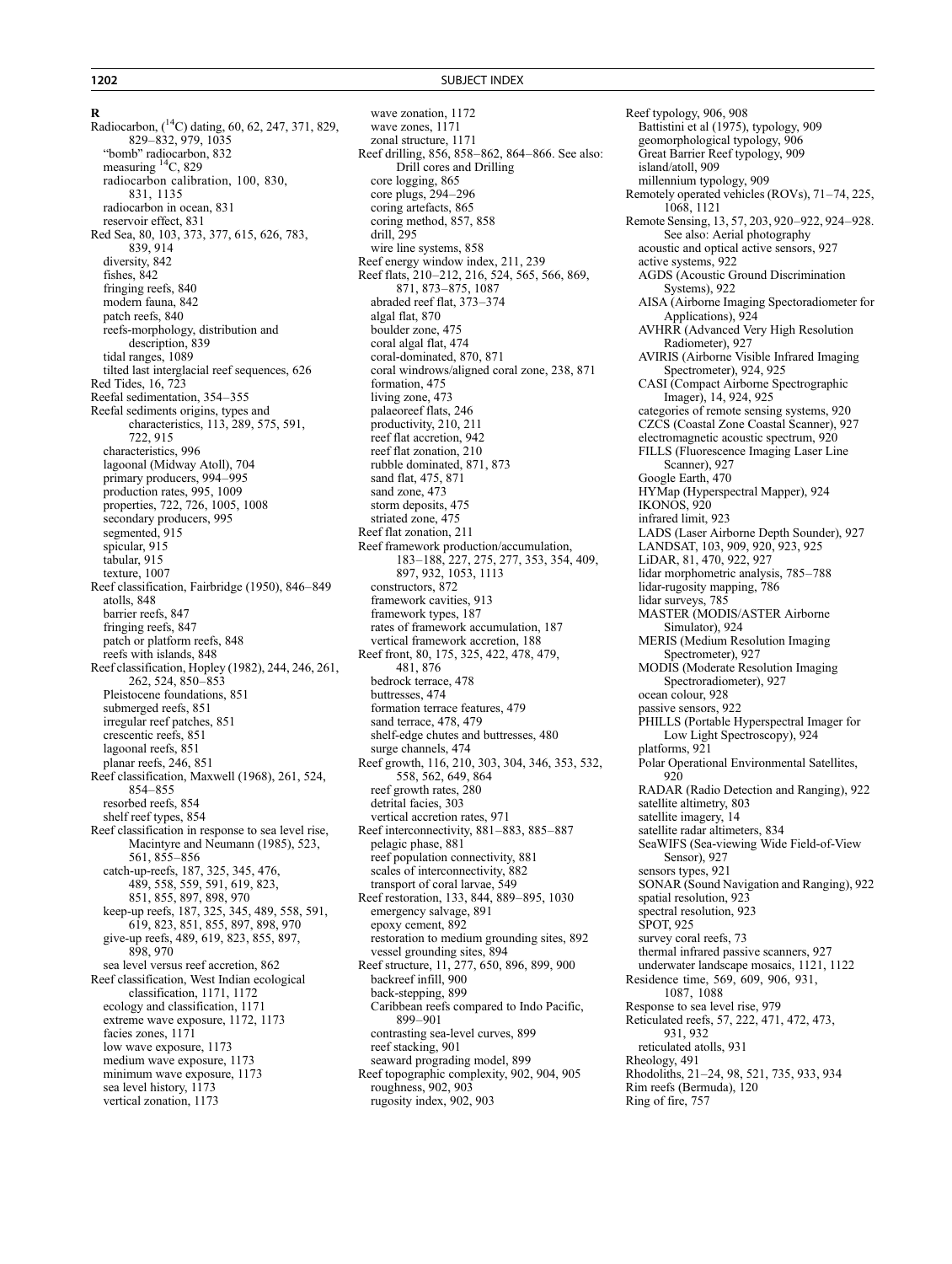River Plumes, 934–937, 1038, 1112 flood events, 934, 935 ROV. See: Remotely operated vehicles Royal Geographical Society of Australia, 503 Royal Society of London, 96, 302, 447, 448, 451, 504, 798, 857, 938, 1044, 1064, 1073, 1187 1928–1929 Great Barrier Reef Expedition, 640, 939, 1187 1973 Great Barrier Reef Expedition, 504, 640, 939, 1044 Rudstone, 197 Rugosity, 96, 672, 906 Ryukyu Islands, 373, 376, 560, 940, 941, 943, 968 elevated reefs, 376 Holocene reefs, 942 postglacial reefs, 942 start up, 942 zonation, 942 S Scleractinia evolution, 462, 672, 947, 948, 951, 952, 955, 956 evolutionary mechanisms, 951 non-zooxanthellate corals, 949 species, 957 Sclerochronology, 581, 694, 958–960, 963, 982, 1035 annual density bands, 330, 863, 958 coral skeletal geochemistry, 777 density banding, 778, 819, 959–962 fluorescent bands, 863, 959 microarchitecture, 961 proxy environmental records, 959 temperature salinity, 863 terrestrial input, 863 X-radiography, 331, 863, 960, 963 Seabirds. See: Birds/Seabirds Seagrass, 222, 268, 272, 603, 667, 704, 736, 785, 916, 973, 974, 976, 998 biogeography, 974 biology, 974 taxonomy, 974 Sea level changes, 45, 246, 270, 486, 492, 897 Sea level changes – contributors thermal expansion of oceans, 967 vertical tectonic movements, 967 volume of ice sheets, 967 Sea level changes, extremes, 836 Sea level change and impact on reef growth, 435, 966–970 Sea level changes – indicators on coral reefs, 269, 692, 693, 978–989 attributes, 978 barnacles, 983 beach rock, 107–110, 982, 983 coral reefs and corals, 979 encrusting organisms, 982 mangrove deposits, 985 marine notches, 986 microatolls, 691–695 micro fossils, 988 oysters/oyster beds, 982, 983 reef terraces, 980 tube worms, 983 Sea-level rise/transgression, 66, 202, 210, 211, 213, 250, 344, 345, 835 glaciers and ice caps, 837 hydrological exchanges, 835 melting of glaciers, 835 ocean thermal expansion, 835, 837 pseudo sea-level rise, 216 sea-level budget, 835

Seamount chains, 897 Seamounts, 22, 737–739, 803–805. See also: Guyots Sea surface temperature (SST), 204, 927 Sea turtles, 129, 259, 260, 272, 975 Green turtle, Chelonia mydas, 129, 705, 801, 976 Hawksbill turtle Ereimochelys imbricate, 129, 705, 1030 Sea urchins, 26, 704 Secondary framework builders, 265 Sediments, alteration and breakdown abrasion , 993 breakdown, 915 durability, 992 fragmentation, 992, 993 sediment alteration, 1007 Sorby principle, 916, 1007 Sediments, bafflers and binders, 175, 348 Sediments, composition and properties, 289, 348, 575, 722, 1005, 1008 calcium carbonate contribution, 994 composition and sediment contributors, 992, 1006 marine snow, 579 mud, 915, 1007 properties, 1005, 1008 sediment carbon, 183 sediment formers, 174 siliciclastic sediments, 576, 1006 texture, 1007 whitings, 917, 1007 Sediments, impacts, 575–586, 1110, 1115 ambient sedimentation levels, 581 changes in coral morphology, 577 changes in coral population structure, 577 decrease in available light, 578 decrease in coral growth rates, 576 metabolic drain, 578 microbially mediated decline, 579 mortality, 577 reduced larval settlement, 577, 578 reduced specied richness and diversity, 578 sediment rejection, 579 threshold sedimentation rates change, 1112 Sediments, transportation currents of removal, 915, 1000 sediment accretion and removal, 915, 1000 sediment accumulation, 1113 sediment budgets, 994, 999 sediment dynamics/hydrodynamic properties, 211, 213, 996, 997, 999, 1000–1001, 1008 sediment entrainment, 997 sediment loads, 353 sediment movement, 213 sediment resuspension, 121, 576, 580, 976, 1112, 1115 settling behavior, 996, 997 settling velocity, 996 suspended sediment fluxes, 999 Sediment traps, 579, 580 Seismic data, 514, 526, 1027 Seismic reflection, 738, 750, 1059, 1061, 1182 carbonate imaging, 1010 "chaotic" seismic facies, 1013 seismic facies, 1012 seismic reefs, 1011 seismic reflector, 541 seismic resolution, 1010 seismic section, 546 Seismic refraction, 1015, 1016 12 channel portable seismography, 1014 internal reef structure, 1014 single-channel seismic refraction, 1014

Seychelles, 103, 215, 216 Shelf-edge reefs, 409, 479–481 Shingle ramparts, 244, 640, 643, 712 Shingle ridges, 238, 700, 1001, 1016–1018, 1087, 1094, 1106, 1154 berm, 1017 islands, 640 record of the frequency and intensity of tropical cyclones, 1019 Shoaling. See: Wave Shoaling Society Islands, 245, 479, 1073, 1075 Solomon Islands, 373, 376 Solution processes, 61, 315–316, 569, 1024, 1063, 1065 biological respiration processes, 1025 dissolution of limestone, 161, 315–316, 932, 1064 erosion rates, 2, 43, 280, 488, 1025 exposed limestone surfaces, 1027 salt weathering, 1025 solution lowering, 489 zonation, 1026 Solution unconformities, 59, 127, 254, 255, 701, 1014, 1015, 1027, 1064 Thurber discontinuity, 1027, 1065 Sorby principle, 916, 1007 Spiculite, 1028 Sponge boring, 144, 145, 725, 1029 Sponges, 23, 87, 88, 91, 136, 144, 152, 190, 227, 452, 453, 455, 466, 467, 820, 1031, 1086 Cliona, 45 coralline sponges, 1029 diseases, 1030 diversity of growth forms, 1029 filtering, 1029 sclerosponges, 913 sexual reproduction, 1029 silica spicules, 1029 sponge metabolism, 1028 Spur-and-groove, 39, 411, 412, 422, 476, 482, 590, 599, 666, 704, 876, 878, 1032, 1033, 1089, 1160, 1181, 1182 formation , 477 wave-energy level 1033 Stable isotopes and trace elements, 777, 958, 1034, 1035, 1040, 1053 carbon isotopes, 1036 oxygen isotopes, 1036 trace elements, 582 trace element studies, 581 Stadials, 968. See also: Pleistocene St. Croix, 341, 343, 344, 346, 408, 481, 911 Stearns, H.T., 647 Steers, James Alfred, 107, 503, 1043 Stoddart, David Ross, 57, 504, 939, 1044 Storm surges. See: Tropical cyclones Stromatolites, 19, 35, 88, 137, 455, 458, 459, 461, 911, 914, 1045–1051, 1177 archean stromatolites, 1046 evolution, 1045, 1046 modern stromatolites, 1047 Proterozoic stromatolites, 1046 Shark Bay, Western Australia, 1047 Submarine groundwater discharge, 49, 723, 1052 wonky holes, 1052 Submarine cements and lithification, 309, 911, 1056, 1177 carbonate cements, 1052 composition of submarine cements, 1053 environmental conditions, 1053 origin of submarine lithification, 1055 pavement limestones, 1054 textural characteristics, 1053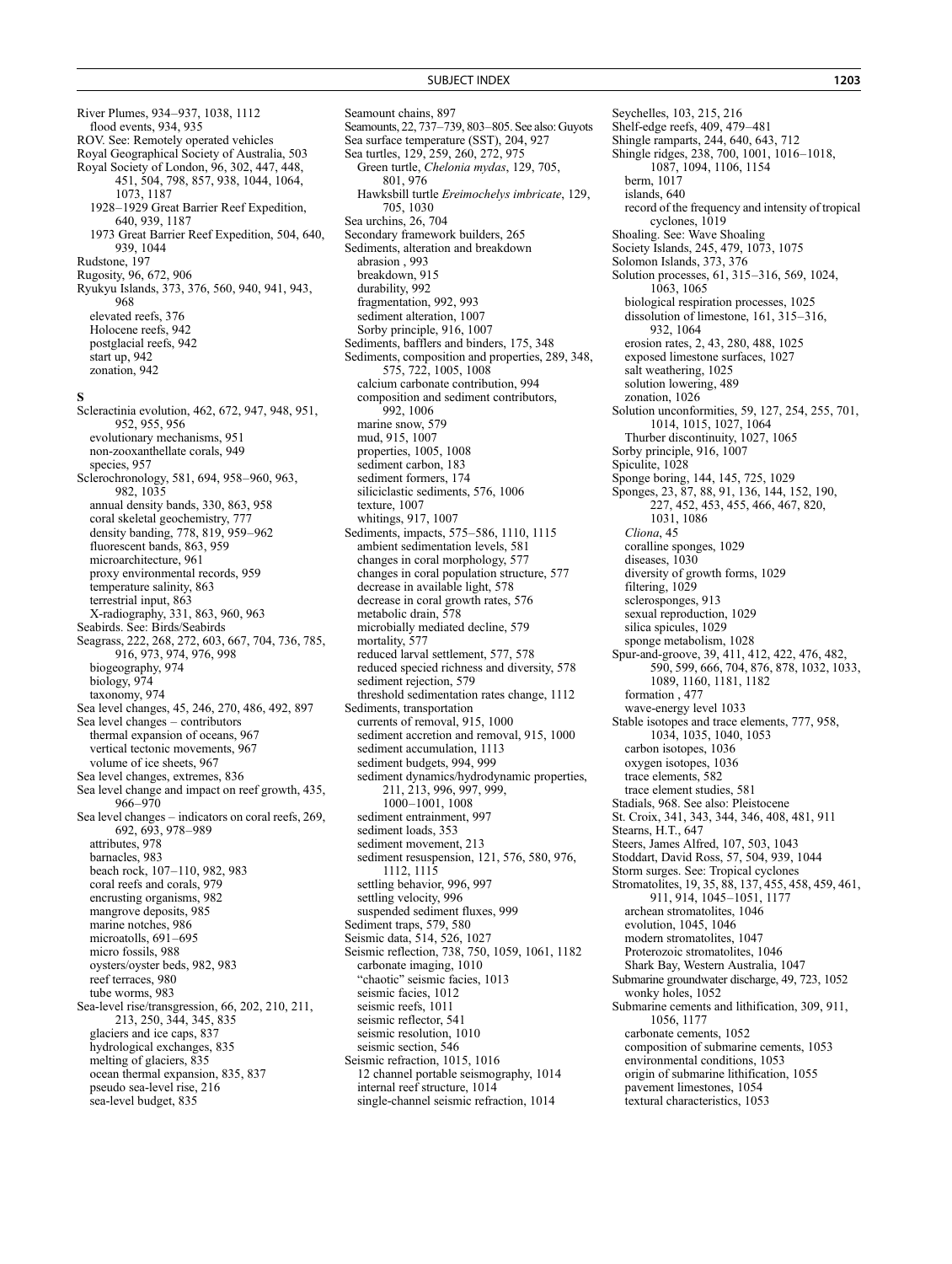Submarine mass failure, 1097 Submerged bank reefs and terraces, 77, 80, 82, 100, 270, 327–330, 476, 527, 683–685, 759, 824, 841, 914, 971, 972, 978, 979, 980, 1038, 1058–1061, 1074, 1160, 1176 morphology, 1059 significance, 1059 subsidence/rates, 897, 898 tectonic setting, 1058 Subsidence hypothesis of reef development, 59, 299, 431, 1062–1066 Subsiding terrain, 80, 82 Sumatra, 348 Sumatran mega-tsunami 2004. See: Tsunami, Indian Ocean 26<sup>th</sup> December, 2004 Sunda shelf, 685 Super-Tethys, 675 Swathe mapping, 73, 980, 1070 interactive 3D visualization, 1068 LIDAR, 1067, 1069 multibeam system, 1067–1069 multifrequency (hyperspectral) acoustic laser transmissions, 1068 Symbiosis, 10, 12, 277, 282, 723, 1190 photosynthesis, 1070 Symbiotic algae. See: Zooxanthellae

#### T

Tahiti, 70–80, 106, 236, 300, 422, 561, 685, 688, 699, 824, 911–914, 1058, 1062, 1073–1075, 1142 coral diversity, 1073 coralgal frameworks, 1074 environmental setting, 1073 Pleistocene sequence, 1074 sea-level curve, 1074 unconformity, 1074 Taphonomy, 1076, 1077 coral preservation, 1076 fidelity, 1076 Holocene, 1077 information gain, 1076 information loss, 1076 late Pleistocene, 1077 Taphonomic filter, 864 Tarawa Atoll, 393 Taxonomy, 947, 948, 951, 952, 954–956 classification, 954 species variation, 949 Terrestrial runoff/terrigenous sediments, 45, 239, 617, 1111–1118 Tethys Sea, 467, 497, 498, 500, 550, 949, 1084–1086 Thailand, 679 Tidal effects on coral reefs, 874 local tide range, 213, 428, 1086 Tidal jets, 545, 548, 1088, 1091 Bernoulli effect, 1091 Tides, 567, 1086, 1087, 1089, 1090, 1155 baraclinic tides, 1089 diurnal and semi-diurnal, 1087 eddies, 1088 internal tides, 1089 island wakes, 1088 regimes, 1087 resonance, 1089 tidal currents, 615, 1088, 1091 Topographic complexity/rugosity, 564, 902–906 Trace elements, 1034, 1035, 1040 barium and cadmium, 1038 manganese and rare earth elements, 1038

palaeothermometry, 1037 ultraviolet luminescence, 1038 Triassic mass extinction, 672 Tropical cyclones/hurricanes/typhoons, 2, 3, 49, 62, 86, 112, 158, 166, 167, 192, 199, 204, 218, 219, 229, 265, 340, 432, 444, 447, 448, 475, 569, 596, 605, 717, 762, 770, 809, 942, 1000, 1016, 1092, 1102, 1155, 1162, 1182, 1186 current velocity, 1094 cyclone genesis, 1093 cyclone regime, 1095 cyclonic waves, 1094 eye, 1092 hydraulic conditions, 1094 storm surge, 219, 604, 605, 1017–1019, 1093, 1094, 1147 wind velocity, 219 Tsunami, 50, 270, 271, 273, 335, 348, 349, 370, 596, 605, 679, 680, 681, 770, 837, 1096–1108, 1155 coral reef ecology, 1100 energy dissipation, 1099 influence of reefal systems on tsunami behavior, 1098 mechanical damage, 1100 mega-tsunami, 1100 overturned corals, 1103 reef elevation, 1104 run-up height, 1099 salinization, 1104 sand sheets, 1104, 1105 sedimentation, 1101 shoreline erosion, 1104 subsidence, 1104 tsunami generation, 1096 turbulent bores, 1099 uplift, 1100 wave lengths, 1097 wave propagation, 1097 Tsunami, Indian Ocean, 26th December, 2004, 273, 596, 609, 679, 975, 1096–1108 Tuamoto Archipelago, 48, 52 Turbidity, 101, 343, 344, 434, 581, 610, 722, 726, 935, 1081, 1111, 1112, 1118 Turbid-zone, 1110, 1113–1117 reducing light levels, 1112, 1115 resuspension, 1118 terrigenous sediment wedge, 1116, 1117 turbidity levels, 1115 Turbid-zone reef development, 432, 434, 598, 1112, 1113, 1115 Tuvalu, 48

### $\mathbf{H}$

Ultraviolet radiation, 289 Unvegetated cays, types, 1124 Upwelling, 25, 226, 349, 352, 538, 545, 575, 595706, 720, 831, 913, 1038, 1081, 1088, 1092, 1125, 1127 Ekman upwelling, 1126 internal waves, 1126 intrusive upwelling, 1126 nutrient biogeochemistry, 1127 topographic upwelling, 1126 Uranium-series dating, 371, 404, 562, 779, 979, 1035, 1128–1130 analytical methods, 1130 applications, 1130 secular equilibrium, 1129 uranium series disequilibrium, 1129

U.S. Geological Survey, 384, 701, 857, 1137 drilling Funafuti, 447 USGS Professional Papers, 384 V Vanuatu, 328, 331, 373, 376, 824, 968, 1133–1136 Holocene uplift rate, 1133 neotectonics, 1133 palaeoclimatology, 1135 Pleistocene raised coral reefs, 376 sea-level variations, 1133 zonation, 1133 Vaughan, Thomas Wayland, 41, 679, 1137 Vegetated coral cays, 244, 642, 1138. See also: Coral cays, vegetational succession floating seeds, 245 physiognomic similarities, 245 Volcanic islands, 51, 53, 102, 300, 488, 898, 1020 volcanic core, 648 Volcanic loading and isostasy, 82, 373, 633, 1140 isostatic readjustment, 377–378 lithospheric flexure, 377 moat, 1141 uplifted bulge, 1141 Volcanoes, 45, 298, 327, 434, 486, 549, 582, 594, 598, 599, 645, 668, 737, 757, 803, 1062, 1097, 1133, 1138 volcanic ash, 1138 volcanic disturbances, 1139 volcanic disturbances and coral reefs, 1138 W Wallace, Alfred Russell, 334 Walther, Johannes, 1143 Wave energy, 211, 214, 217, 564, 659. See also: Hydrodynamics Wave-reef interactions, 876, 1146, 1154 Waves and wave-driven currents, 237, 428, 564, 567, 568, 874, 999, 1147–1150, 1154, 1155, 1157–1159, 1161, 1162, 1163, 1165–1168, 1169 energy dissipation, 1161 monsoon conditions, 1162 ocean waves, 1147 orbital motion, 1156 orbital velocity, 1154, 1163 reformed waves, 1161 swell, 1154 wave frequency, 1154 wave period, 1154 wave propogation, 1155 wave pumping, 1164, 1165 wave spectrum, 1159 wave transformation, 1160 Wave setup, 216, 471, 566, 613, 874, 1017, 1087, 1144, 1146–1148, 1158, 1162, 1164, 1165, 1167, 1168 surf beat, 1147 surf zone, 1145 wave induced groundwater level, 1145, 1147 wave set down, 566 wave set-up on coral reefs, 1146 Wave shoaling and refraction, 216, 237, 564, 615, 874, 1099, 1149–1153, 1156, 1160, 1163, 1168 diffraction, 1149 orthogonals, 1149, 1150 Snell's law, 1150 surf zone, 566, 1144, 1145 wave breaking, 878, 1157, 1158, 1164, 1168 wave height, 1149 wave run-up, 250